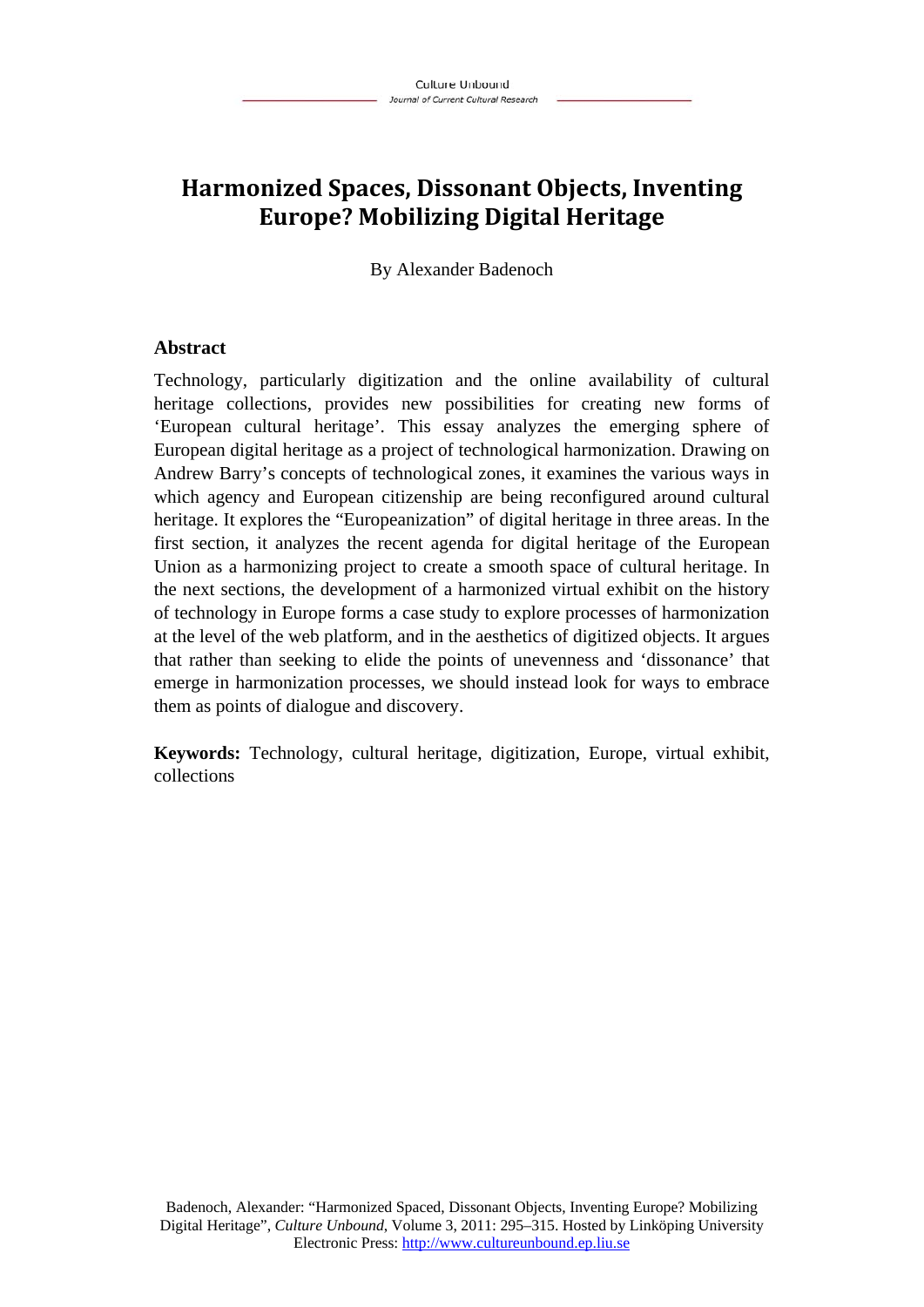# **Introduction**

In November of 1939, during the first months of the Second World War, the festive opening of a new bridge over the River Sava in Belgrade inaugurated a new highway designed for car traffic from Belgrade to the Hungarian border. This was a nationally-funded project, but was undertaken as part of a larger project to build a road for cars that would pass from London to Istanbul. The Yugoslav Minister of Public Works told the assembled crowd that 'the obligations we have accepted and the fact that the Western states, as well as Hungary, have constructed their part, have faced us with a pressing duty' to get the road finished. Now constructed, however, the road would 'bind our capital to the large countries of Europe' (in Badenoch 2007: 192). The meaning of this new connection to Europe remained ambiguous, however. To elite readers of the French-language *l'Echo de Belgrade*, which reported regularly on such developments in the country's tourist industry (as well as the arrival of western tourists), such connections were presented as signs that Yugoslavia was entering into a modern age of motorways at roughly the same time as the West. For motorists from the West, whilst providing a sign of the country's modernization, it also afforded an opportunity to gaze upon the countryside of the Balkans and its natives, who were portrayed as living in Europe's past, as well as a route through to its colonial holdings.

This may seem an unusual point of departure for a discussion of digitized cultural heritage, and yet there are a number of aspects of it that will help guide the inquiry at hand. First, it provides a cogent example of the way in which following the transnational circulation of technology can open windows onto the shared, entangled and uneven pasts of Europe (Misa&Schot 2005; Badenoch&Fickers 2010). Indeed, it forms one story in the collaborative online exhibition *Europe, Interrupted* dedicated to exploring such routes.<sup>1</sup> This exhibition was designed to challenge dominant narratives of technology's role in integrating Europe by pointing instead to a series of technological 'interruptions' in European spaces. Within the online exhibition, the story explores the tensions between grand visions of European automobility and the slow and uneven rise of car travel between the wars. Closer engagement with the story's objects reveals further transnational entanglement: the images of the road were produced in London and Quetta, respectively, and reproduced from documents held in the archive collection of the Dutch touring club ANWB in The Hague. In addition to this, the exhibit also presents to users links to other digitized objects in science and technology museums that suggest further stories about topics such as motorization, car manufacture, and tourism both in national and international contexts.

While these elements of the story highlight the case for critical attention to the role of technology in European integration, in this essay I am interested not so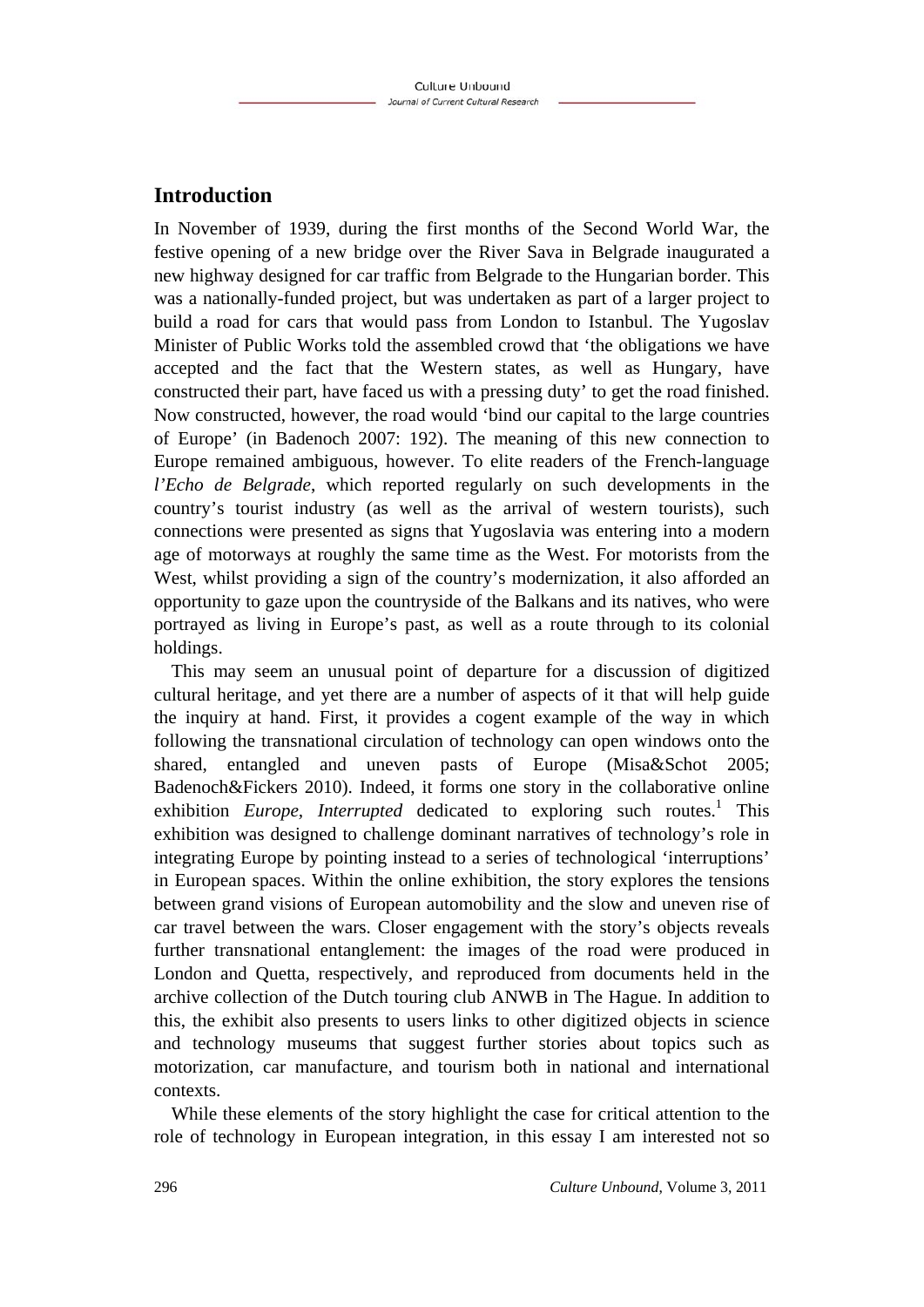much in exploring the transnational entanglements of the past, but in thinking about the construction of Europeanized digital heritage spaces in the present. As such, the London to Istanbul road also provides a powerful analogy for exploring the way objects and knowledge are being harmonized for circulation in European spheres. In particular, the London to Istanbul road was a project of technological harmonization, in this case focussed on the road systems of a number of European nations. The *Alliance Internationale de Tourisme* (AIT), an umbrella organization of national bicycle and auto clubs, had proposed a trajectory for the road based on existing roads, and developed a series of standards for improving them to meet the needs of motor tourists. This included minimum technical specifications for roads to accommodate motor cars, a series of special, standardized road signs, but also streamlined border controls and 24-hour access to border checkpoints. While the organization itself had very little political power, it was able to translate its area of expertise into a series of standards that presented governments with a relatively cheap and flexible option for opening up to international flows of traffic. What was in fact often a series of modest road improvements carried out on a national level could appear – at least on paper – as a unified road spanning the continent. Much of the rhetoric surrounding the road had to do with the modernization of nations, as well as boosting economies through international traffic and job creation. At the same time, however, the emerging structure was built around the ideal subject of the (Western) motor tourist, free to speed through picturesque landscapes or stop and engage with local populations and sights at will. Embracing the analogy of a tourist infrastructure rather than that of a museum, as is often used for digital heritage, reminds us that defining, constructing and creating access to European heritage is a technological project of mobilization and harmonization. This raises a new set of analogous questions for analyzing the emerging environment. What are the spatial dimensions and technological configurations of European heritage spaces? What are the technical devices and skills required to navigate them and how do these construct and/or subvert boundaries? How do these emerging heritage spaces construct ideal subjects – and objects – and what sorts of movements within and views on European heritage do they privilege?

Tony Bennett has pointed to the important role traditionally played by technology in museums, in attempting to foster both technological skill and narratives of progress (1995: 200-201). In looking at the emerging European Union, Andrew Barry (2001) has pointed to the changing role of technological displays in reconfiguring political participation. Interestingly, he theorizes the science museum as an ideal location for understanding this emerging constellation of technology, interactivity and citizenship, where the latter is bound up not so much in discipline as in interactivity, that is, in acquiring new technical literacies and actively exploring cultural zones. Barry's work is useful here in that it follows the implications of the technological society through a range of zones and sites,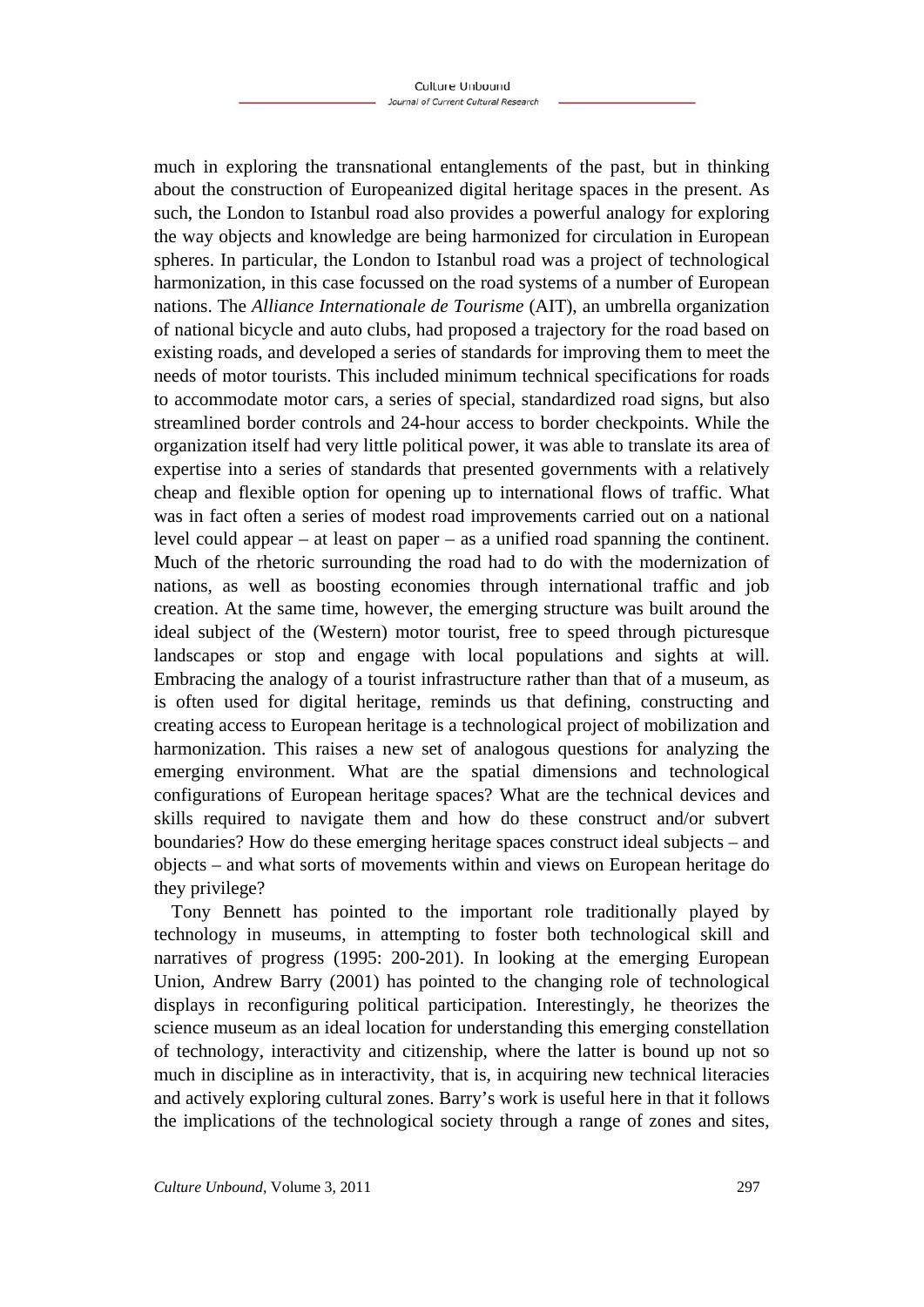thus placing museum and heritage displays in the broader context of European technological projects, which sheds new light on the stakes of such projects.

The digital revolution, which has fuelled the recent explosion in techniques and technologies of archiving and exhibition, has both pushed and complicated the transnationalization of cultural heritage in Europe. Increasing physical travel to cultural heritage institutions, as well as increasing efforts to create online access to digitized objects of memory and documents have in turn increased the need for heritage collections to address broader audiences. Just as new media technologies are said to be driving forces in a broader digital "convergence culture" (Jenkins 2006)practitioners and theorists alike have noted how the boundaries between museums, archives and libraries are being eroded or restructured, as are the boundaries between these institutions and the flows of global commerce. Objects are here broadly understood as the discrete units of cultural heritage collections, whether physical objects, photographs, texts, sound recordings or audiovisual documents. Digitizing objects, that is, creating digital avatars and affixing accompanying metadata, profoundly transforms how users can engage with them when they are published online. On the one hand, their infinite reproducibility allows them to be easily re-contextualized, downloaded as well as commodified in a number of ways. On the other hand, their flat appearance on small screens and playback devices, as well as circulation within a broad range of commodities, places new aesthetic demands on them that differ from those of previously controlled display environments. Paradoxically, the increased value of circulating digital objects as signs of democratic access to materials and interpretations of the past has coincided with a shift in emphasis in heritage presentations *away* from objects (as traditionally understood) toward experience and affect (Witcomb 2007). This appears within European contexts as a focus on routes, pathways and journeys through (virtual) spaces – of the museum, such as in the *C'est notre histoire!* exhibit in Brussels, but also cities, or the entire continent – and various mediations of embodied experience over objects (NicCraith 2008; Macdonald  $2008$ ).<sup>2</sup> Such a focus on routes not only grounds a (self-) construction of the EU as a networked state, it also builds on and emphasizes a longer history of constructing European identities around forms of mobility (Buzard 1993; Jensen & Richardson 2004; Badenoch 2007; Verstrate 2009; Badenoch&Fickers 2010). As GinetteVerstraete argues, pointing to the long history of such discourses, 'the underlying belief is that touring European locations and receiving strangers at home will orientate the individual toward other Europeans and produce identification beyond one's own locality on a larger European scale' (Verstraete 2009: 157-8). At the same time, as she highlights, new media storytelling, in part incorporating digital heritage documents, has also been important in artistic endeavours to challenge dominant narratives of European mobility and technological unity to present a more nuanced view of past and future connections.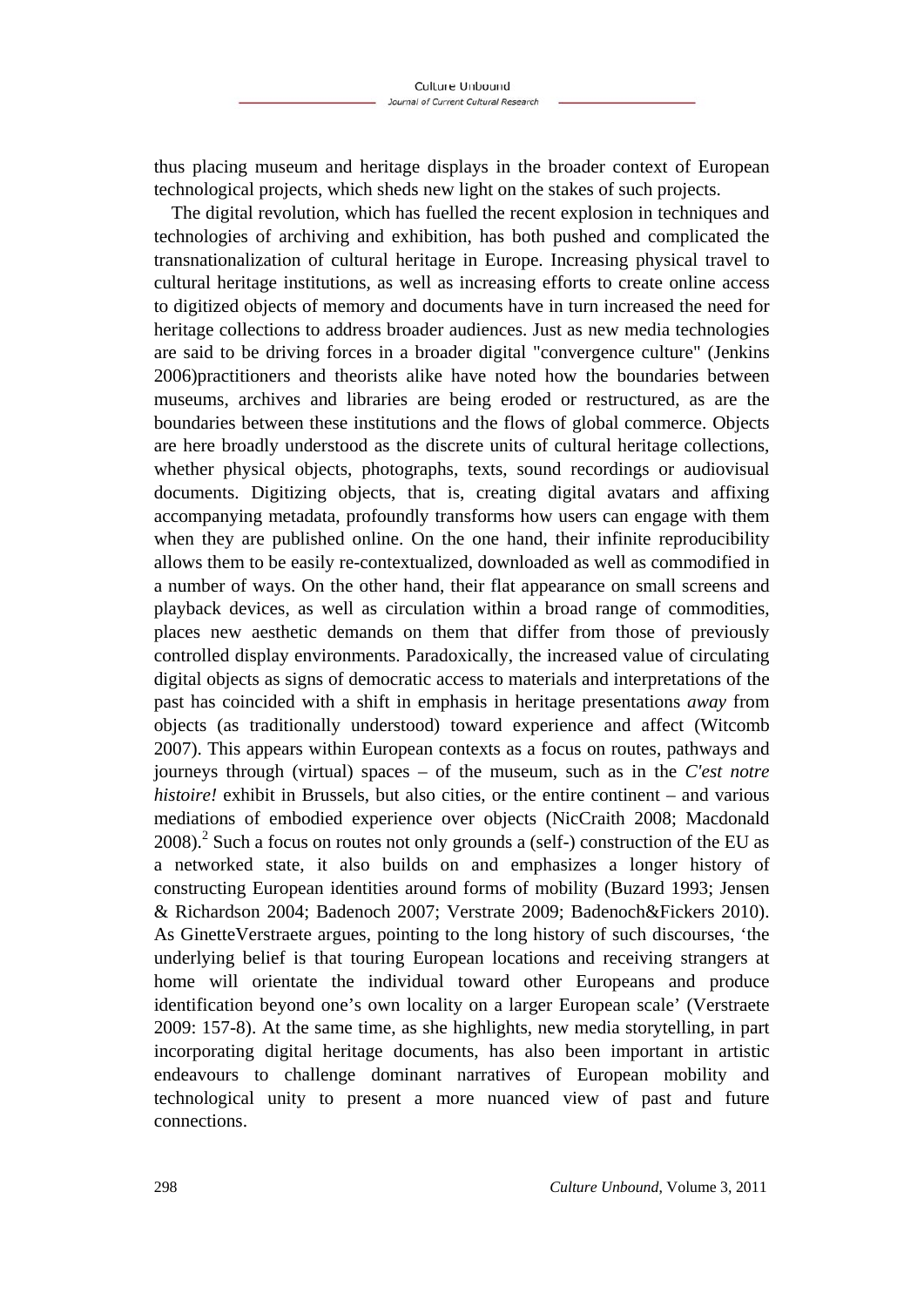The role of technological connections – and disconnections – in generating new ways of narrating and displaying a 'European' heritage are thus doubly implicated in the *Inventing Europe* virtual exhibit project currently being developed (and of which the author is the chief curator), and due to go online in the Autumn of 2011. The exhibition is an experimental collaboration between scholars and a range of cultural heritage institutions of varying sizes in eight countries, as well as the European digital library Europeana.This project has grown out of an ongoing scholarly effort embedded in a broad research network to tell the history of Europe since the transport and communication revolutions 'through the lens of technology'.<sup>3</sup> By following the contingent paths of technological development, this approach seeks to explore more precisely transnational processes of circulation, connection and integration prior to and parallel to the formal processes of political and economic integration after WWII. At the same time, such a critical exploration of technology also remains alert to processes of disconnection, fragmentation and splintering. Attention in particular to the building of technological infrastructures has been central to this agenda (Misa&Schot 2005, Kaijser and Vleuten 2006, Badenoch&Fickers 2010). In building a technological infrastructure in Europe to connect various institutions and users, *Inventing Europe* is thus an instance of the very historical processes with which it seeks to engage. This article embraces this reflexivity and turns the critical tools of historians and sociologists of technology toward the project itself to use it as a case study for understanding the pressures and potentials of the new digital environment for generating new narratives of European heritage. In what follows, I will discuss both the prototype exhibition, *Europe, Interrupted* as well as objects and discussions from two workshops (October 29, 2010 and January 12, 2011), in which heritage professionals were invited to bring and discuss sample objects from their collections with book authors and project developers.

Analyzing the Europeanization of digital heritage as a project of technological harmonization provides a way of examining the various ways in which agency and European citizenship are reconfigured around cultural heritage. I proceed here in three parts, each focussing on a different arena in which digital heritage is Europeanized, analogous to constructing mobility structures such as the London-Istanbul road. In the first section, 'Network', I will examine the European Union as an agent in the Europeanization of digital heritage, looking in particular at the recent agenda for digital heritage laid out by the European Commission's highlevel consultation committee. As I will show, such interventions have marked parallels to planning procedures in other technological zones – such as transport and communication – that envision the frictionless mobility of things and people through European space. In delegating action in the sphere of digitization to states and institutions, the guidelines laid down by the Commission construct digital heritage around a mobile and (inter)active European subject configured as both consumer and enricher of heritage. In the next section, "Landscape", I will use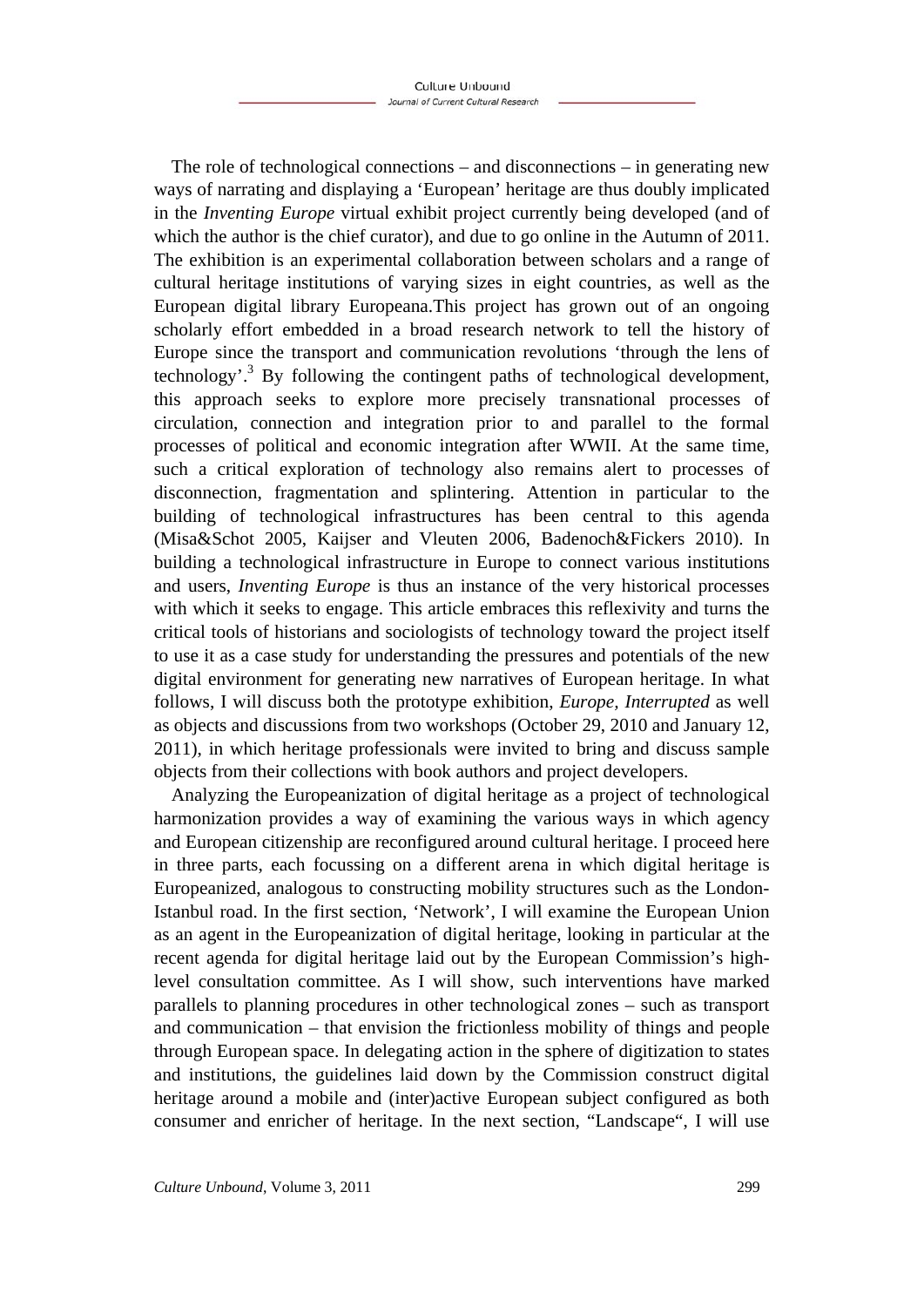*Inventing Europe* and other online exhibits to explore the role of online platforms in configuring users' navigation through the emerging digital spheres. This will look both at the forms of technological and procedural harmonization that creating such a platform entails, and particularly at how platforms can shape the uses and potentials of harmonized collections. The analysis will focus in particular on the points of disharmony, where borders in the digital sphere become apparent and explore potential strategies for guiding users across them. The final section, 'Souvenirs', queries how objects are selected, produced and presented as 'European' within 'European' digital spaces and explores the possible implications for generating new knowledge of European pasts. In this section I will look in particular at how the new engagement with aesthetics in the interactive digital sphere potentially redefines the role and importance of objects in online European heritage. I will argue that the wealth of potential new narratives generated by digital collections could potentially be undermined by new aesthetic demands placed on objects in the digital sphere.

## **Network: Creating an Interactive Zone**

At the start of 2011, a 'Committee of Sages', a high-level reflection group released its recommendation for the future of digital heritage in Europe (European Commission 2011). The report, entitled 'The New Renaissance', which will be taken up as part of the Commission's 2010 'digital agenda' (European Commission, 2010), not only makes recommendations for generating, preserving, and creating access to digital heritage within the EU, but also lays out an agenda for EU involvement in the field of digital heritage. These documents are instruments of harmonization in that they are ultimately aimed at delegation: they create responsibility for others to act in producing a European zone (Barry 2001: 73). They also generate discursive frameworks which cultural heritage institutions increasingly need to adopt to move within national and European policy spaces.

As Nanna Thylstrup argues in her article in this issue, the EU vacillates in its discursive positions between one of cultural authority and one as defender of the single internal market. Both of these agendas are clearly visible within the most recent policy documents. The digital agenda in particular is concerned with producing and strengthening a 'single digital market'. Michelle Henning has noted more generally that discourses of access, interaction and participation in the museum environment 'are also marketing terminology, overlaid on another discourse of profitability, cost, customer satisfaction' (Henning 2006: 314; see also Macdonald 1998).Such overlaps are not necessarily new. Berteke Waaldijk has compared the Web 2.0 user with visitors to world exhibitions, and has pointed above all an analogous flexibility of identities in the configuration of both. She argues that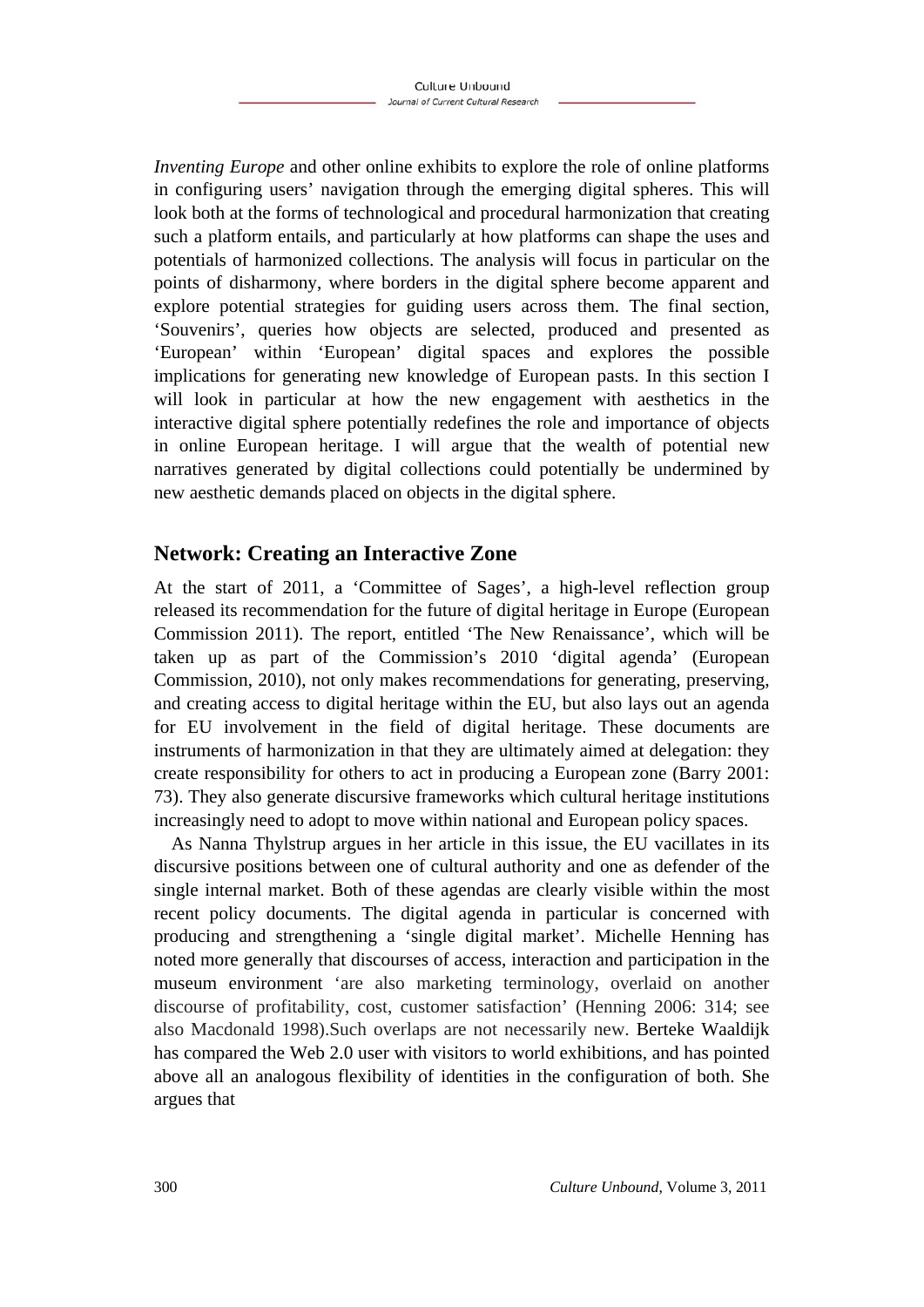both kinds of visitor can create their own trajectories, swapping the identity of a citizen for the identity of a consumer and back again.If we want to understand the participation and citizenship that results from these alternating roles, it is crucial to see how this implies a close link between political participation and consumerist 'picking and choosing'. (Waaldijk 2009: 117)

Particularly in its role as network co-ordinator, digital heritage is an area in which the EU can easily slip back and forth between its roles as moral force and market force.

Reading the EU's agendas for digital heritage as a project of technological harmonization, both positions are supported by a positioning of the EU as technical expert, overseeing processes of mobilization. As Barry stresses, processes of harmonization involve diffusion and delegation of action (2001: 73). The EU in particular operates – similarly to the AIT in the example at the start of this article – by creating spaces for others to act. The European Union defines itself and its citizens around 'four freedoms of movement' (people, things, ideas and capital). Generating flows over borders forms the underpinning for a range of technological and political interventions, not least in the areas of transport and communication (Shore 2000; Jensen & Richardson 2004), but also in the realm of cultural heritage, where projects such as the European digital library seek to create new platforms for circulating objects and stories across national boundaries to help its mobile citizens to engage with a common past. While the borders of this 'common past' are usually elided, borders in the present, and the need for 'promoting the widest access to the digitised material *across borders*'(European Commission 2011: 8, emphasis mine) are stressed. Transnational circulation of heritage objects appears at once as a means of breaking down internal borders within Europe as well as presenting a unified and conscious picture of Europe beyond. The narrative sketched by the committee mirrors broadly the one seen in a number of white papers and recommendations for intervention in a range of technological sectors. Technological development is portrayed as generating a (potential) crisis which only a uniform strategy and harmonized action can avert. In laying out their agenda for digitization, the committee argue from an explicitly moral position as defenders of 'European civilization' that:

digitization is more than a technical option, it is a moral obligation. In a time when more and more cultural goods are consumed online, when screens and digital devices are becoming ubiquitous, it is crucial to bring culture online (and, in fact, a large part of it is already there).

If we don't pursue this task, we run the risk of progressively eroding and losing what has been the foundation of European countries and civilization in the last centuries. It must be clearly understood that if access is the final objective, a tall order, it can only be achieved through preservation of the work. (European Commission, 2011: 9)

This moral encoding of the mission of digitization is further placed in the classic modernist framework, reminiscent of the role of the nineteenth century museum in displaying the progress of the nation-state (Bennett 1995). Digital heritage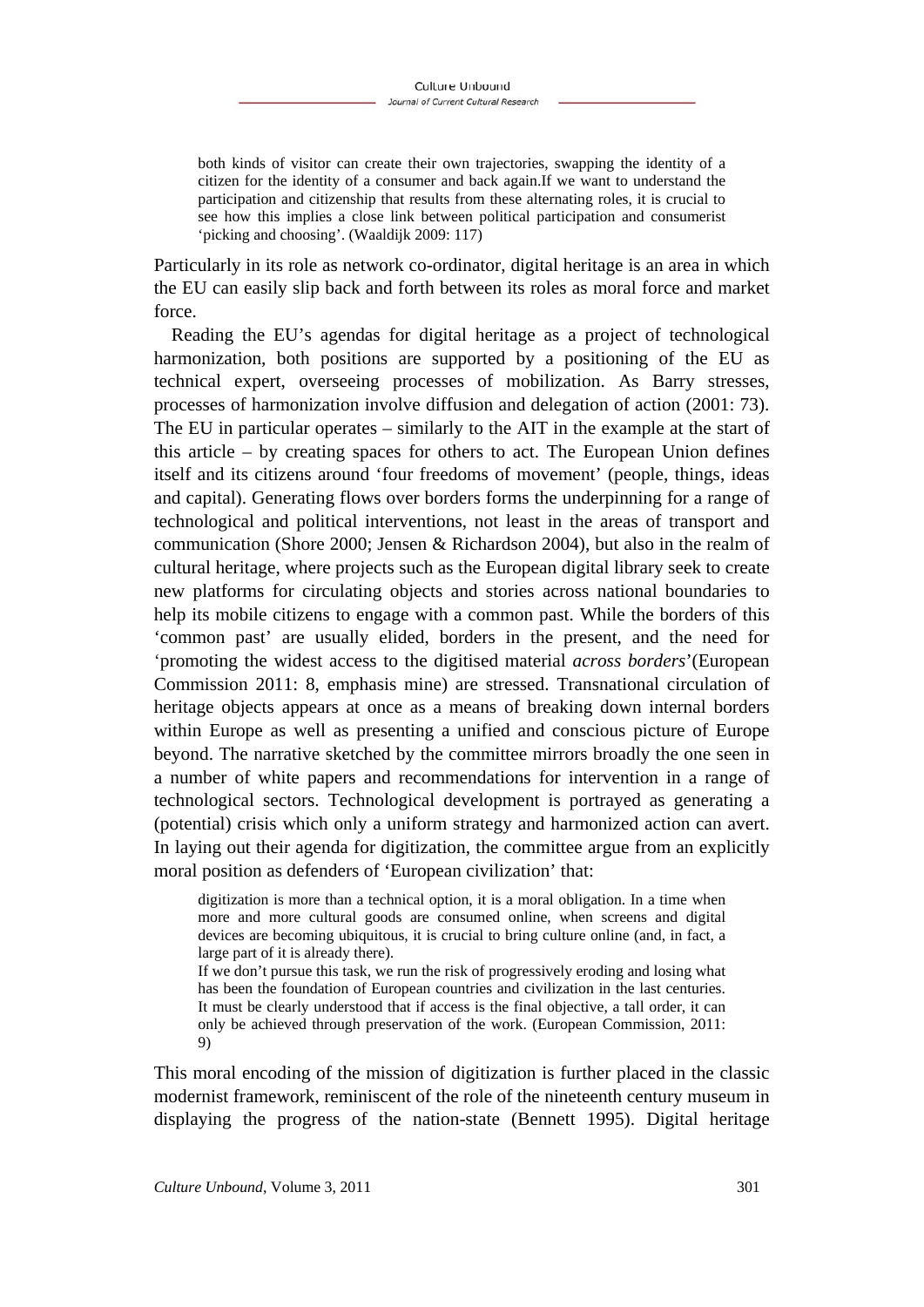appears here as what Bennett (1995: 179-181) calls a 'backtelling' of the European project: 'Europe was constructed with the notion of evolution, thought, creation, research and ingenuity. No one will disagree: each phase of this process is worthy of conservation and study' (European Commission 2011: 43).

If the visitor to the nineteenth century museum was meant to be disciplined to follow specific paths through the museum space, as Barry stresses, the subjects of the new European state are meant to explore these broad new spaces of heritage, using a range of technical skills. Already a decade before, a research framework written for the EC's Information Society directorate noted that:

The focus of service delivery is becoming the active user in a shared network space. The user wants resources bundled in terms of their own interests and needs, not determined by the constraints of media, the capabilities of the supplier, or by arbitrary historical practices (Dempsey 1999).

Within the current digital agenda, expanding access to internet and literacy is a further key component in promoting European citizenship (European Commission 2010: 24ff.). The committee argue that Europeana must approach such mobile and skilled users by '3) distributing cultural heritage to the users wherever they are, whenever they want it, 4) helping users engage with their cultural heritage in new ways' (European Commission 2010: 22). On the one hand, they assume a heritage user in the classic position of the consumer: they know what heritage they want, when they want it, and demand a service that is available to them in their own time. At the same time, they require expert assistance in engaging with heritage once they have received it. Like the ideal visitor to the new interactive science museum analyzed by Barry (2001: 149-151) as the model for emerging models of technological citizenship in Europe, the ideal subject of (European) digital cultural heritage expected to be driven by curiosity to explore and connect. Rather than being disciplined to follow the paths set by museum authorities toward individual improvement like their classical counterparts, the new 'users' of digital heritage are meant to *interact* with heritage objects using a range of technical skills they have acquired for grasping, re-connecting and re-combining the past as part of their lives. Throughout the report, and indeed in its title, the stress on digitization and digital heritage is predicated on its being recombined and reconnected by the users, who are expected actively to create new uses for heritage, not least through acquiring new technical skills.'Digitization relies on technological progress, but, in turn, may also spur innovation and creativity. It can contribute to job creation, growth and business development in sectors linked to technology, culture, creativity and innovation' (European Commission 2011: 43). This promise of growth, based on increased energizing of the mobile citizen in space, echoes through a range of European spatial projects. A website to promote the Magistrale line (of which the contested Stuttgart 21 project is a key node) similarly expounds: 'The Magistrale increases the population'schoices in terms of work, education, free time and consumption. And the predicted economic growth can be expected to lead to increases in income'(Magistrale 2011). This, in turn,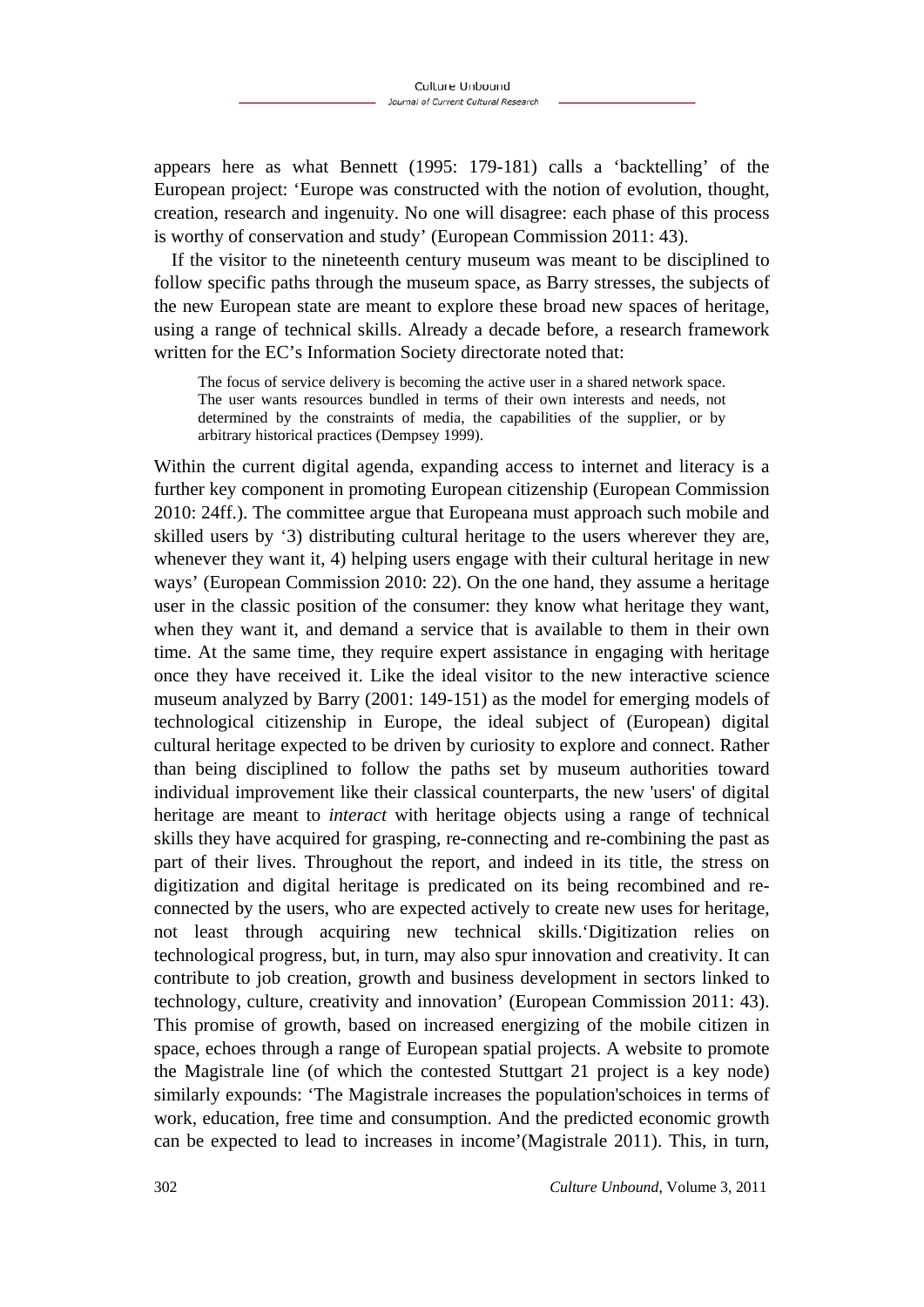draws on a much longer-standing 'myth of networks' that has played an important role in structuring visions and projects for Europe since the early twentieth century (Schot&Lagendijk 2008; Badenoch 2010).

As the Comité des Sages note, institutions' orientation toward Europe, and particularly the European digital library Europeana, remains quite varied (European Commission, 2011: 22). In addition to their very different collections, the institutions involved in *Inventing Europe* all have differing agendas both with regard to Europe and to digitization. Many, like the Science Museum and the Norwegian Technology Museum, already have extensive catalogues online, although none have anything near their entire collection online. Especially for larger institutions, Europe is clearly on the agenda as well. Many of the national institutions involved with the project are also oriented toward the central engine of Europeana, which they view both as a tool for networking their collections and as a means for attracting funding for digitalization. Other, more specialized, collections involved are not oriented toward Europeana at all. For them, *Inventing Europe* represents a relatively small investment that will potentially engage a relatively wide audience with their collection, as well as a demonstrated added value when seeking funds for further digitization. A further attraction of *Inventing Europe*, even for those institutions that are involved with Europeana, is precisely the narrative contexts into which objects are re-embedded. As one curator remarked, comparing their institution's involvement with Europeana to potential involvement with *IE,* that Europeana 'is actually just a big bucket of objects that is easy to search through. The stories are missing. And those are what you find here' (e-mail communication, 28 October 2010). The curator's words also speak to the motivation for Europeana to use this as a pilot project for their API. Much akin to Europeana's trial exhibit on Art Nouveau, designed as a 'showcase' of Europeana content (http://exhibitions.europeana.eu/exhibits/show/art-nouveauen), *Inventing Europe* offers an opportunity to demonstrate what is possible using its massive and growing collection of objects. Notably, the goal of all of the stakeholders is not merely to *display* collections, but to *enrich* them, with new contexts, new meanings and new uses. If there is a shared meaning and importance of 'Europe' among the project stakeholders, then, it is precisely the potential enrichment gained by the objects as they circulate through European space – and among the mobile subjects who will interact with them.

## **Landscape: Configuring European Navigation**

While there have long been calls for technological standardization for archives, galleries and libraries in Europe, the push toward a smooth space of European digital heritage is still very much in its infancy (Sieglerschmidt 2006; Waibel&Erway 2008; Erway&Waibel 2009). As Barry has pointed out (Barry 2001: 68-75; see also Turnbull 2000), processes of technological harmonization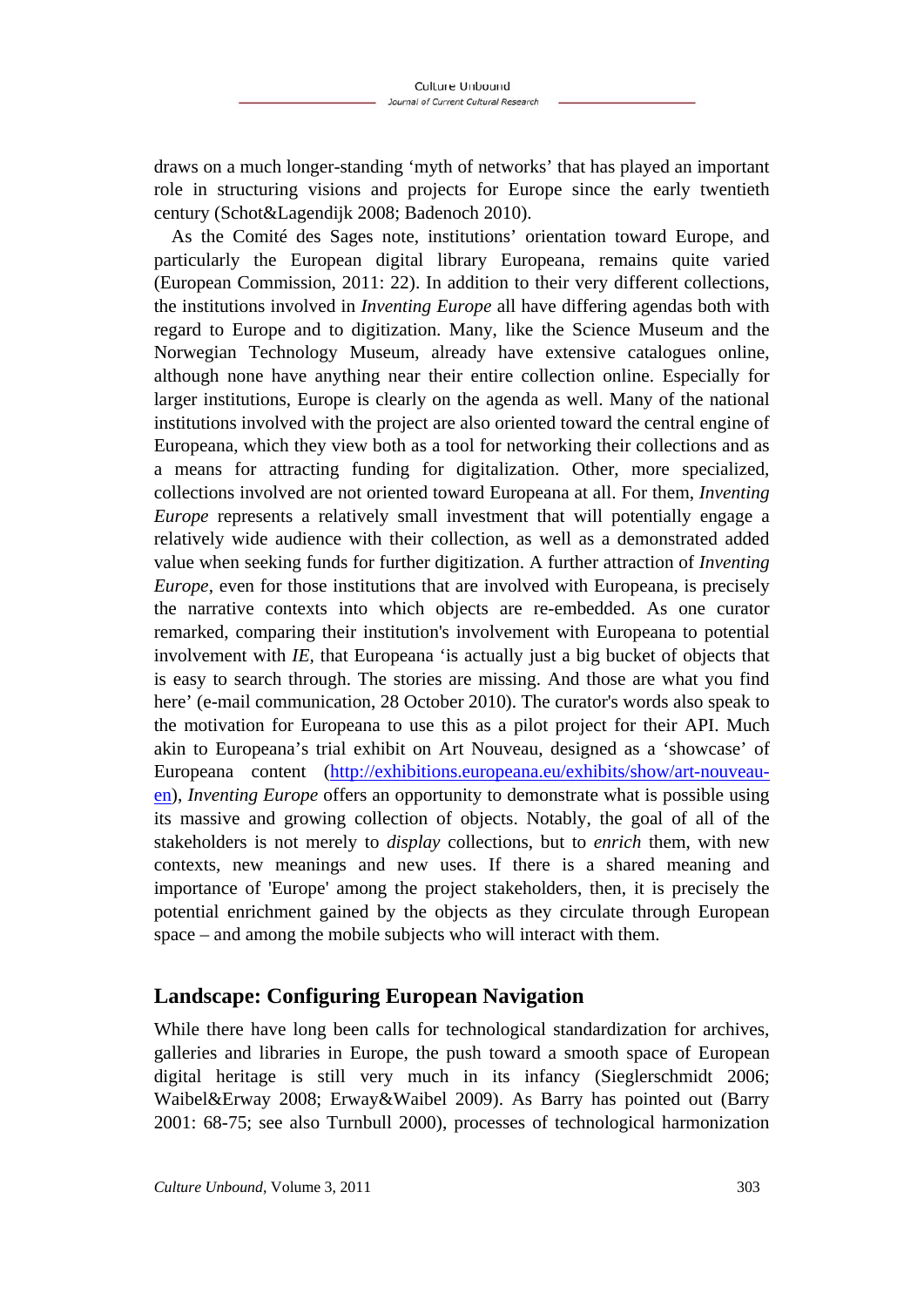are seldom smooth, but are riddled with contestation, and not infrequently reveal and/or maintain ongoing points of difference and friction. The visibility or invisibility of borders is also not merely a question of technical standards, however. Both in the context of the emerging 'single market' of Europe as well as the agenda of public access to digital heritage, the crossing of national and institutional borders also has an ideological and a performative character. Such performances could be said to operate along what Thomas Diez has called the 'subversion paradox', which entails that 'the decreasing importance of borders within the EU is based on the recognition of those very borders' (Diez 2006: 237). Within the supposedly limitless and borderless space of the internet, the place where these boundaries are rendered visible or invisible and their transgression is performed or elided is not at territorial boundaries but within the web platform.

Web platforms play a key role in structuring and labelling user interaction, and as such they are the site of institutional power. As museum designer Nina Simon argues in relation to both web and physical platforms in museums, the agency that works through them is primarily suggestive.'Platform designers grant users a few specific, designed opportunities—to create their own content, to prioritize the messages that resonate best for them personally—in the context of a larger overall ecosystem' (Simon 2010: 121). As the digital media theorist Lev Manovich has argued, new media environments privilege the form of a database or a navigable space of narrative – or both in tension with one another (2001: 191). Each sort of interface raises questions of boundaries in different ways. The networked nature of much European heritage, coupled with the agenda of democratic access to heritage collections has led to heritage platforms that have, for the most part, favoured forms of display that lean heavily toward the database. The practice of digitizing internal museum catalogues for online access supports such interfaces. The portal of Europeana (www.euroepana.eu) is a case in point, which presents a single search interface, performing quite deliberately as a one-stop shop of European heritage. When a search result is returned, national and institutional boundaries appear as possible search filters based on the standardized metadata that are available within the classification system – they can either be engaged, or clicked away.

As noted, however, the purely database quality of such an interface appears increasingly ineffective at creating engagement with European pasts. This strongly echoes Manovich's argument that

in the information age narration and description has changed roles. If traditional cultures provided people with well-defined narratives (myths, religion) and little 'stand-alone' information, today we have too much information and too few narratives which can tie it all together (Manovich 2001: 193).

Museum displays, and web portals inspired by them, attempt to take up this challenge by placing objects within a more narrative environment, where objects and their metadata are embedded in a spatial environment that allows a user to follow stories as they move from object to object. Within more narrative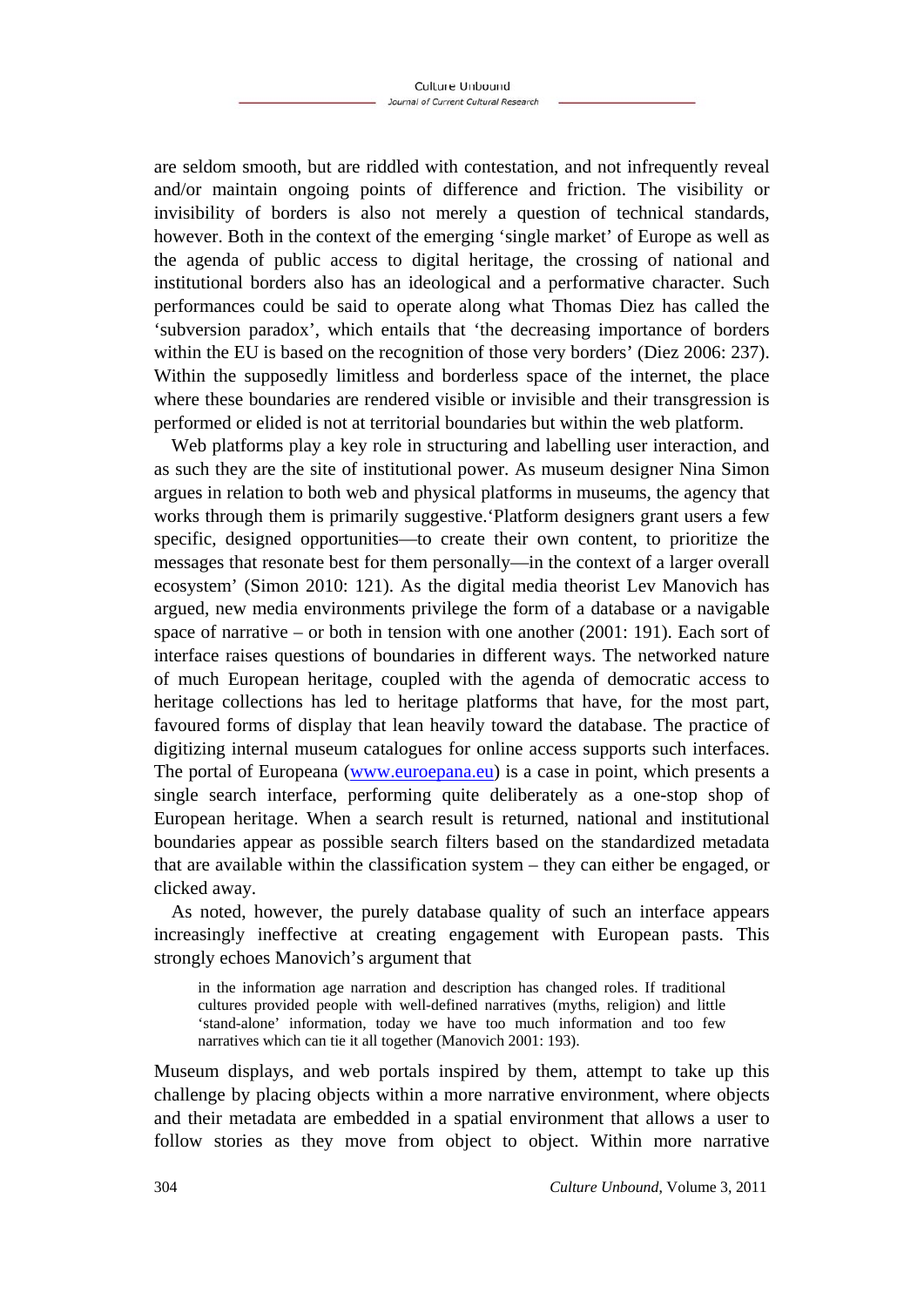environment, such as the showcase exhibit on art nouveau, by contrast, the issue of borders becomes more prevalent as users move between objects. The exhibit displays art nouveau as a European phenomenon, growing out of the metropoles of Europe before the First World War. The exhibit displays items from a collection gathered from Europeana's database, and supplied with links to the item within Europeana's database. The exhibit focuses primarily on the visual engagement with the objects, removing the metadata except for the caption from view unless clicked. The visitor is thus invited to make visual connections that support the narrative theme. In viewing the metadata and the captions, the divisions between the collections then become visible – while the narrative sections are available in a uniform language, the captions and metadata of the objects are in the language of their home collections.

With its explicit agenda of revealing the multiple levels of agency surrounding technological processes and circulation in Europe, *Inventing Europe* embraces the emerging paradigm in museum practice – and Web  $2.0$  – of looking to multiply the voices and connections around objects. Itseeks to do this in part by means of a technical platform similar to that used by Europeana, geared toward showing objects in multiple contexts, thus multiplying and highlighting border crossings, and generating a vision of uneven space. Besides a series of 'static' objects embedded in the narratives of the site, so-called 'dynamic' objects on the websites of contributing institutions are shown as 'related content' via RSS feeds aggregated on the IE site, as well as a separate feed from Europeana API. A 'dynamic' object thus appears as related to the themed narratives constructed by the IE editorial team, to the coalitions of objects represented by the dynamic content feed, to the objects *in situ* on their originating sites. Users will be able to 'collect' both static and dynamic items within the exhibition, adding tags and notes to create 'theme paths' they will have the option of publishing. Besides their appearance in these multiple 'expert' contexts, users will be able to share objects in social media, add links, tags and commentary and use them in making their own connections in the broader realm of the web. As the project develops, ways of feeding such enriched content back into the other spheres will be sought.

A key issue for harmonizing collections is that digitization practices in heritage institutions have often been far more oriented toward maintaining collections than toward placing objects in new and potentially infinite networks of knowledge and expertise (Cameron 2008; Cameron &Mengler 2009). Fiona Cameron has stressed that online heritage collections tend to remediate catalogues and inventories, which classify the objects themselves in a hierarchical taxonomy designed largely for internal use, rather than engaging online users with the multiple meanings of the object (Cameron 2008 on the concept of 'remediation' see Bolter &Grusin 2000). This was brought home in an eloquent presentation at *Inventing Europe's* October workshop by a curator from the Norwegian Technical Museum, who showed a number of objects from the Norwegian national digital catalogue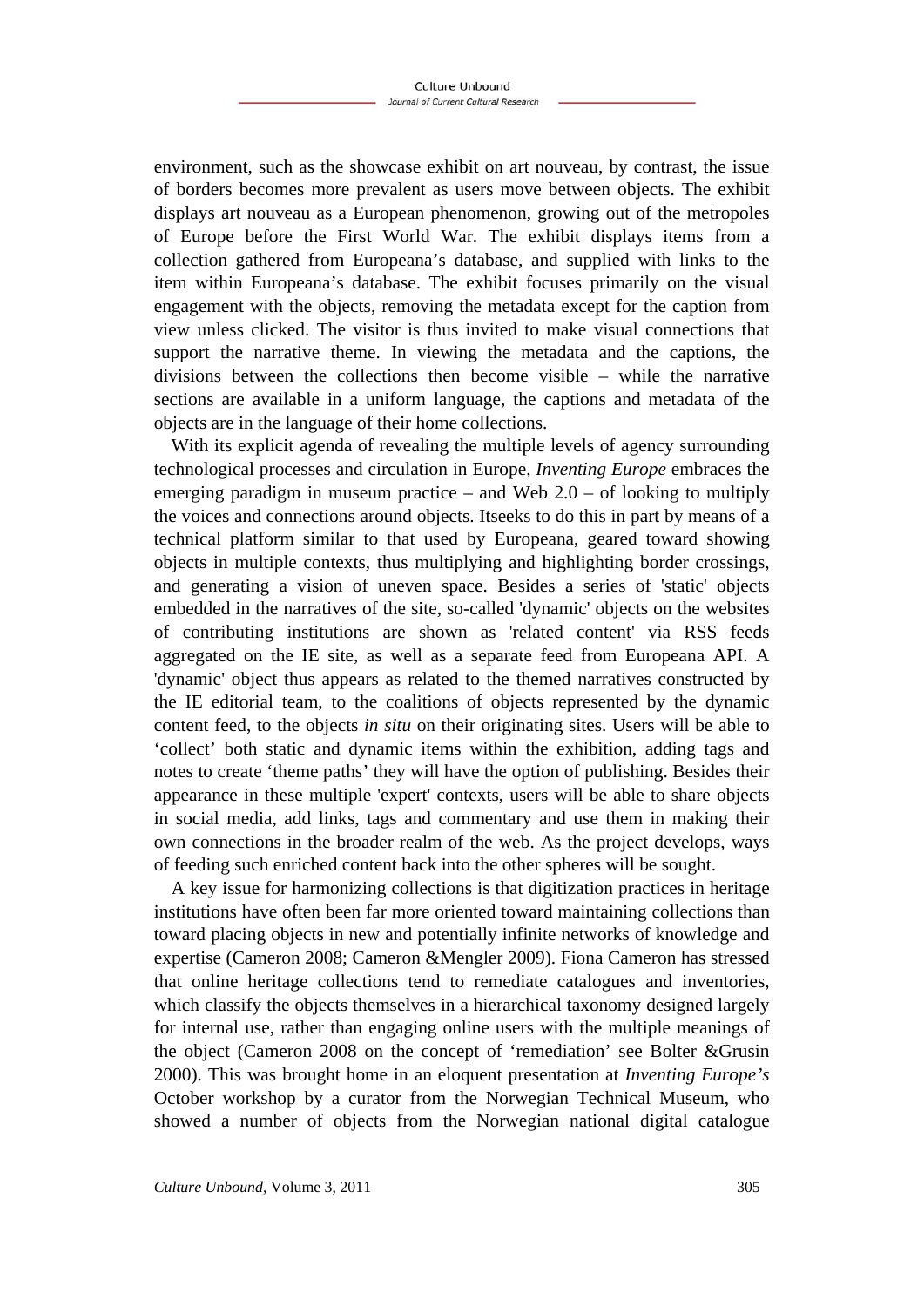(www.digitaltmuseum.no). Many of the objects were visually engaging, and, as the curator demonstrated, each had a compelling story of transnational social and cultural entanglement that fitted well within the parameters of *Inventing Europe*'s agenda. However, the curatorial knowledge surrounding the objects had not been included in the online documentation of the collection, but was rather knowledge held and transferred – often orally – by curatorial staff. Making this knowledge publicly available raised new questions about the value and meaning of online objects within a national context. As the curator noted, disappointment with the catalogue, precisely for not including the contextual material that would help users to engage with the objects, has led to the placement of a button on the site for users to do this work of enrichment themselves by adding a story about any particular item.

Such regimes of classification also highlight clear boundaries in collections to be linked from the platform. While the DigitaltMuseum displays objects with basic catalogue data, the Science and Society Picture library (in which much of the online collection of the Science Museum can be found), for example, presents images and objects accompanied by texts that offer some cultural interpretation, and a range of keywords, but does not always offer precise information about the specific object and/or image, such as when it was collected or from whom. Comparing Singer sewing machines featured on each portal: (Figures 1 and 2) reveals a remarkable difference. The machine on the Science and Society page is accompanied by a short narrative which includes the contexts of manufacture, the specifications of the object, and the conditions of its purchase and use. It also presents a large range of keywords that would allow a user to seek related content within the collection. Some of these categories, such as 'personalities' and 'musician' are clearly related to a different definition of 'singer', but it offers a wide range of contexts which a user might explore further. My point is not to hold the SSPL up as a more desirable or 'user-friendly' portal for digital heritage objects. Indeed one could argue, to the contrary, that while the DigitaltMuseum's more limited and largely domain-specific set of identifiers potentially make it more difficult for a casual browser to place the sewing machine in other contexts, there is much here that allows for more interaction with the object and participation in generating new meanings for it outside the collection. These include allowing the user to enlarge the image, which shows the pedal and electrical connection, but also an increased capacity to *network* the object outside of the context of the collection, such as sharing the item on social networking sites, and looking up additional information either on Google or Wikipedia. This leads to the crux of my argument, which is that the juxtaposition not only of objects, but of collections, opens up new and potentially complex sets of relations and ways of engaging with and classifying digital heritage objects. The exhibit's performance of border-crossing also invites users to perform acts of *translation* between different realms of knowledge and their own varying spheres of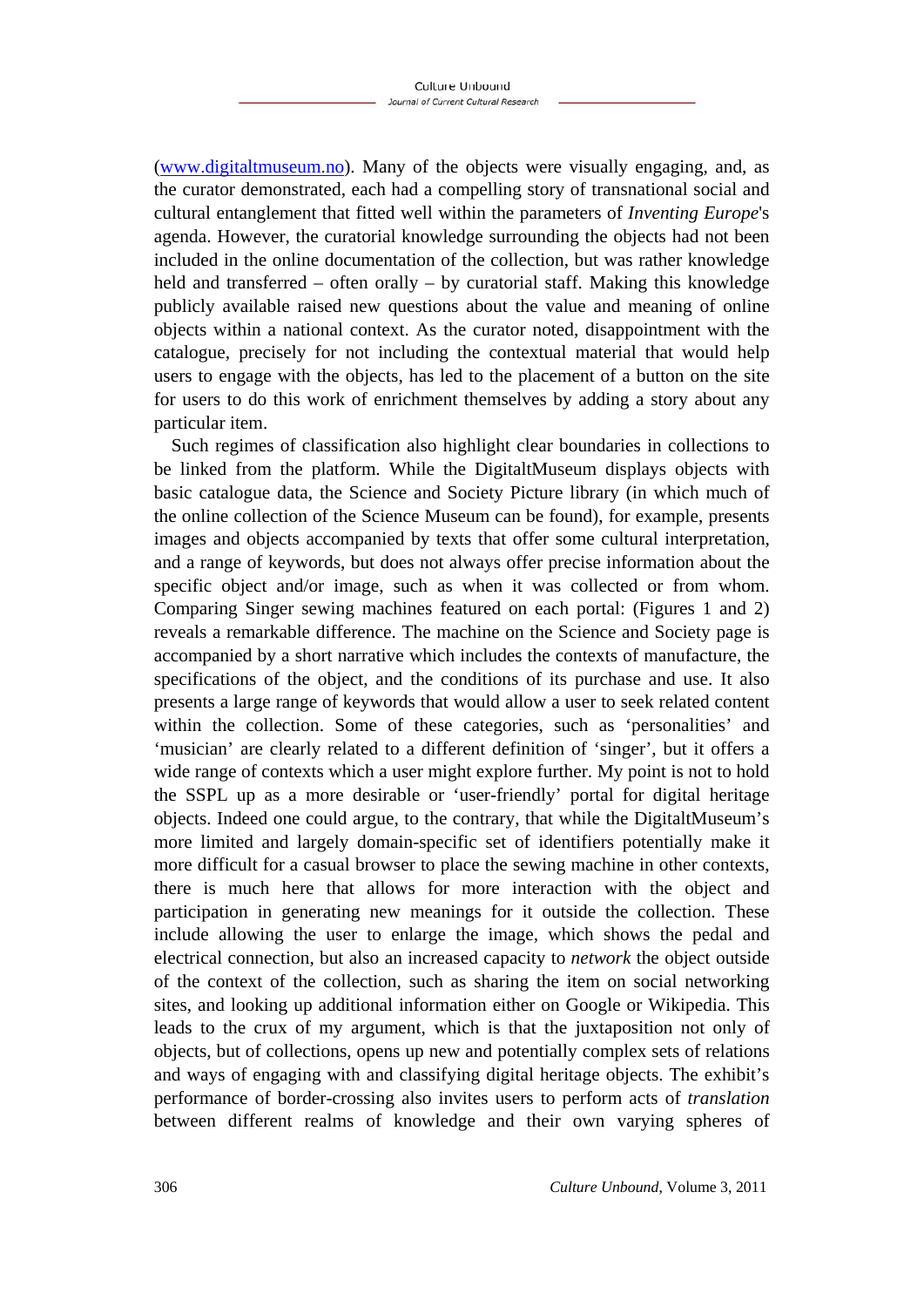experience. Appropriately enough for an online environment, users are called upon to find what Latour calls 'plug-ins' of a cosmopolitan nature to bring these various networks within and between collections and within their own networks and interests. Latour uses the term, borrowed from small pieces of adaptive software that allow files to be read or played online, to refer to 'pellets' of competence that people can adopt from available social repertoires to perform as active subjects in specific contexts (Latour 2005b: 207-8).Networking allows museum collections to step into the new form of agency described by Cameron and Mengler 'not just as a symbolic technology but as an influential force, as an attractor in a network bringing together serendipitous elements and as a border zone where heterogeneous systems of representation might meet' (Cameron &Mengler 2009: 213).



Figure 1 Singer Sewing Machine, Science Museum, Science and Society Picture Library, http://www.scienceandsociety.co.uk/results.asp?image=10221460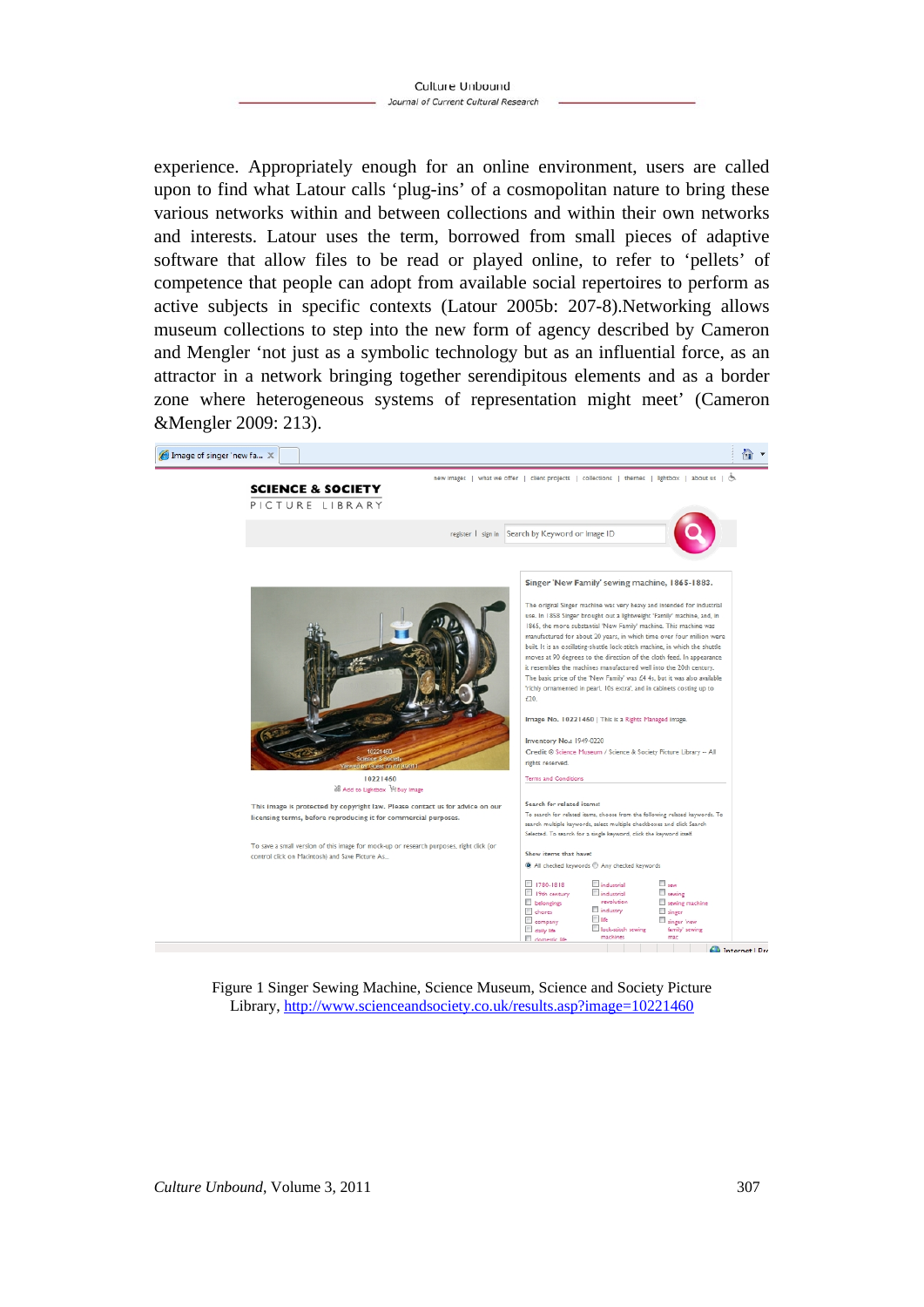

Figure 2 Singer Sewing Machine, Norsk Teknisk Museum, Digitaltmuseum http://www.digitaltmuseum.no/things/symaskin/NTM/NTM%2016314?pos=2

While visually or nominally related material ('sewing machines') offers an easy basis for establishing relationships, generating relations on the basis of conceptual keywords is also a risky endeavour. From user feedback on 'Europe, Interrupted' it rapidly became apparent that the 'related content' section had been too well integrated into the site, and that many visitors did not understand that these were displays of content in other contexts. By contrast, a curator from one of the participating museums responded with doubt as to the related nature of the content in one of the thematic essays on standardization and adaptation (http://www.inventingeurope.eu/invent/exhibits/show/europeinterrupted/lost):

Also it is not clear what the objects have to do with the stories. What for example does the Pye television adapter have to do with broad-gauge railways?I suspect it is actually connected to a related story on colour TV but that will not be clear to the average reader. (Email communication, 26 August 2009).

Ironically, the television adaptor singled out by the curator is related to broad gauge railways in the context of the exhibit: both have to do with standardizing technical systems for circulation. 'Standard' was the keyword that linked them. These examples of course point to the need for careful design to strike the balance between portal and display environment, but I would like to highlight here the multiple possibilities for constructing border crossings and spaces for European digital heritage that can make use of the uneven heritage terrain in ways that open viewers and institutions to the unexpected.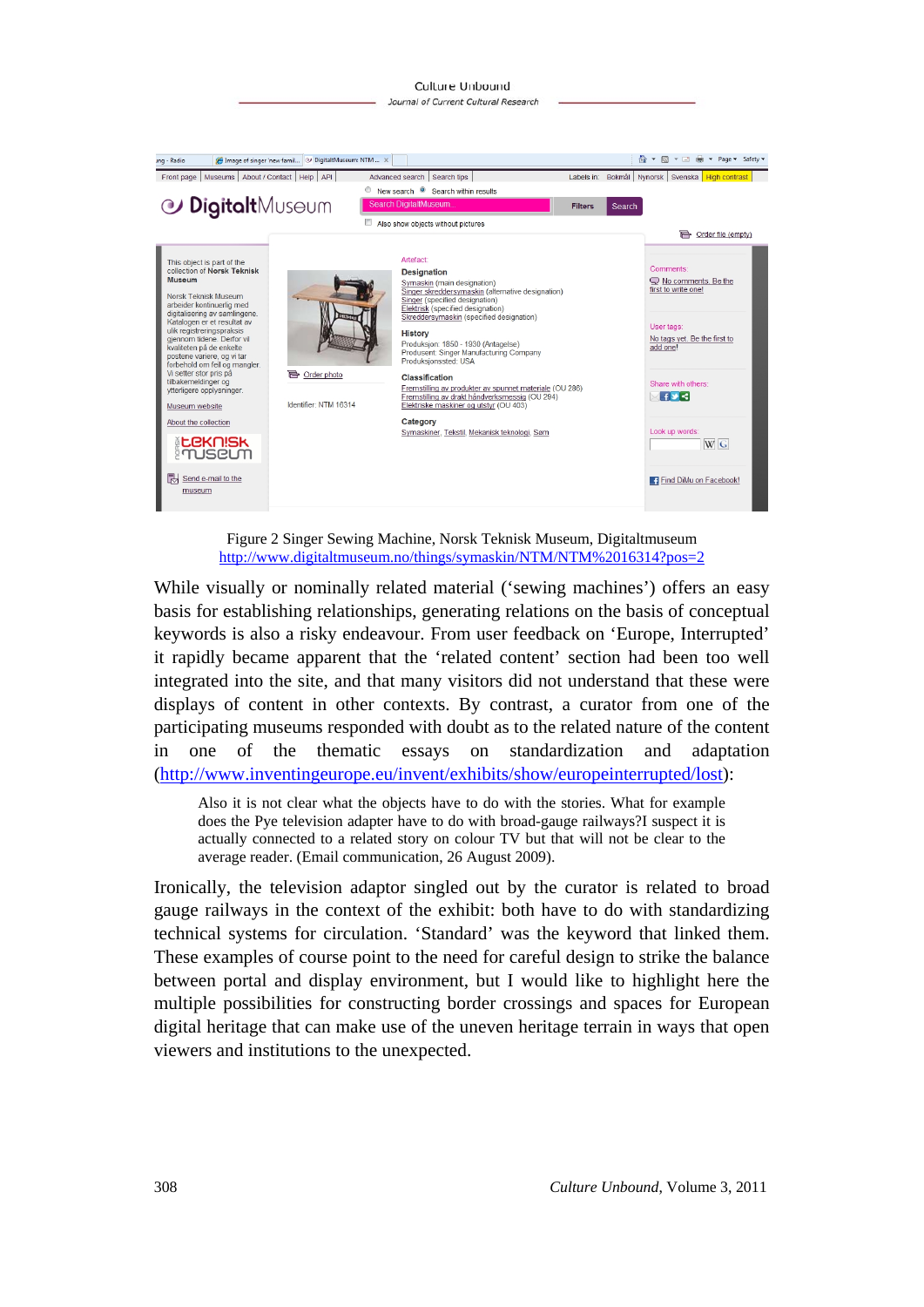### **Souvenirs: 'Dissonant' Objects?**

I want to turn now to the objects themselves that are selected and mobilized within the digital heritage environment. The promise of digital heritage is that not only exhibits, but also entire collections become available to suit a range of purposes. At the same time, however, visually-driven online environments and the destabilization of collection boundaries place new demands on objects.While on the one hand, the circulation of objects into new contexts can assemble new voices around them, it is also clear that circulation alone is not sufficient; the new contexts of embedding must offer sufficient enrichment and engagement with the object. The same curator cited above offered particularly sharp criticism on this point:

[A]s a curator the biggest disappointment for me is the site's treatment of objects. The pictures to the right are too small in my view [...] Also we never learn anything about the object qua object, not even its inventory number. The object is treated purely as an image. [...] [T]he key disappointment for me is that no effort is made to actually engage the reader with the objects themselves (Email to the author, 26 August 2009).

While the curator speaks primarily of the impoverished visual appearance of the objects on the site, it is noteworthy that the fear of loss is connected to the loss of its context as *part of a collection* (note that it is the inventory number that seemed the bare minimum of information) as it moves into new narratives.

As noted, the cataloguing practices surrounding digital collections present challenges for their re-circulation in the multi-vocal, polysemic narratives that Web 2.0 applications seem to promise. In their study of the uses of digital collections in Amsterdam's Tropenmuseum, however, de Rijcke and Beaulieu (2011) show that particularly for curators, digital catalogues can also create a renewed engagement with the objects *as images*: 'The images are therefore not only the main material presented, but become themselves forms of engagement and of embedding, that shape access and production of knowledge.' The referent object, but also the style and aesthetics of the *image* begin to play a more important role in platforms set up for interactivity. In harmonizing the spaces of circulation, the role of objects becomes, in part, to become *dissonant*, that is, to speak simultaneously with a number of voices. At the same time however, they seem to be called upon even more to be instantly (visually) engaging and/or selfexplanatory. These dynamics are best captured with an item presented as a potential contribution at the January workshop, and queried as unsuitable by some in the discussion.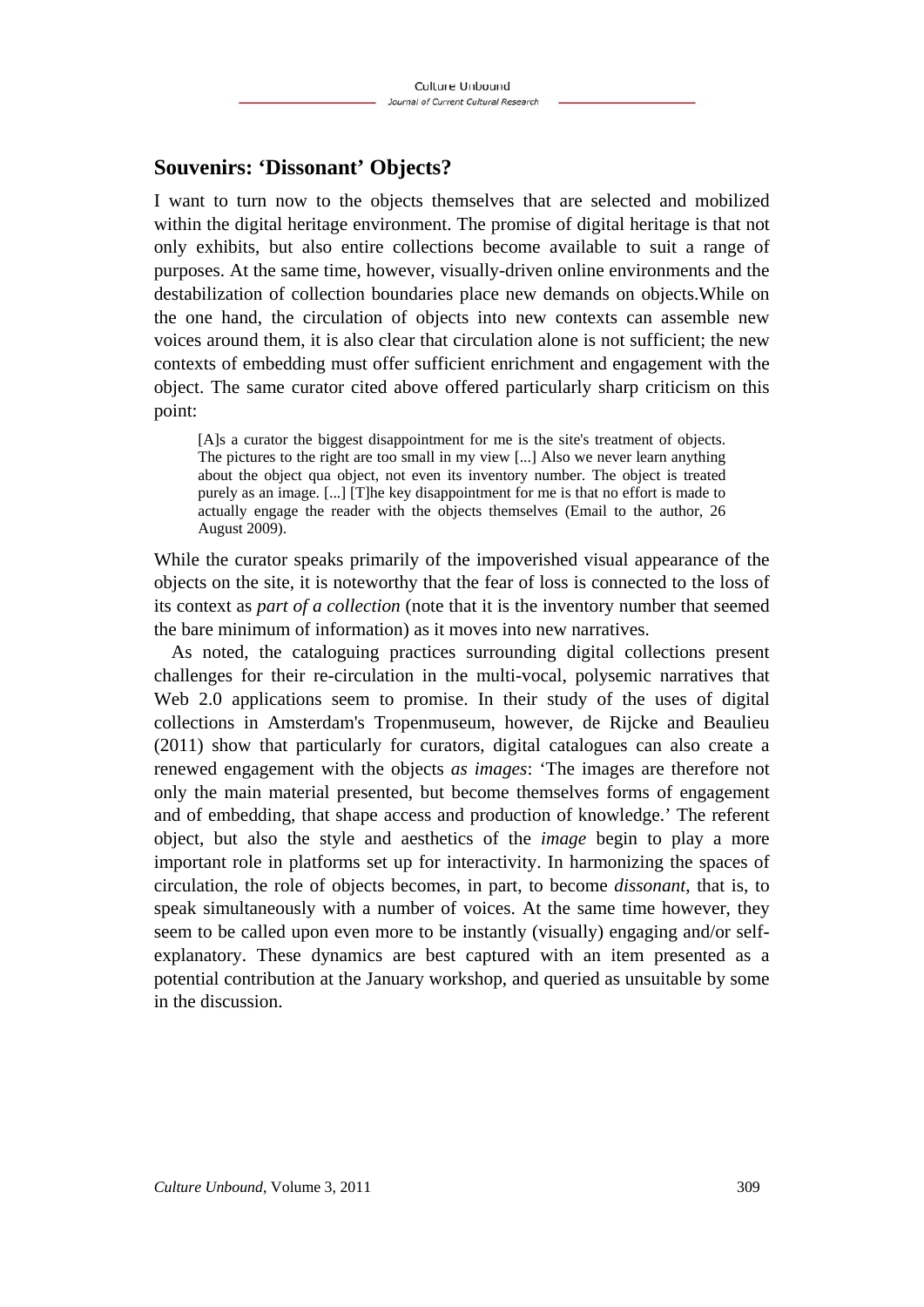#### Culture Unbound Journal of Current Cultural Research



Figure3: Table-top Radio 'Sonra', Dokumentationszentrum Alltagskultur der DDR http://www.museumsmedien.de/dok/sam/objekt\_slg2.php?ido=155

One item that was produced as a suggestion for a story on the development of broadcasting in Europe was an East German table-top radio (See Figure 3). Stored in an online catalogue similar to those mentioned above, some present at the workshop argued that the metadata was not able to engage a viewer, whilst the object itself did not illustrate anything in particular, other than being an everyday object. The provenance given in the metadata seems to cement a role for the object in a national narrative (of a state that no longer exists), particularly if the viewer is able to decode VEB as *VolkseigenerBetrieb*('People's Company'), a term unique to the GDR and indexical for GDR state-run production. At the same time, the photograph of the object itself, outside of the context of the home, makes it less visually attractive and difficult to engage with. It was suggested by one participant (a museum curator) that this would be suitable if a number of similar objects from different collections could be presented. Indeed, a number of transnational narratives about the shared qualities of domestic design, or the evolution of broadcasting infrastructures could be illustrated using the object. Within the context of a European exhibit, objects are not necessarily expected to be dissonant, but to be localized instances of European processes. This can, inadvertently, lead away from establishing an object in a range of new networks to its capture and cementing in a new sort of *Heimatmuseum*(See Confino 1997)that grounds a narrative of parallel development and steady integration.

A frequent challenge to this and to other such 'local' objects was 'what's European about it?' Andreas Fickers and I have coined the playful term 'Europe/technology uncertainty principle' to describe the difficulty historians have trying to hold technology and Europe in the same frame when studying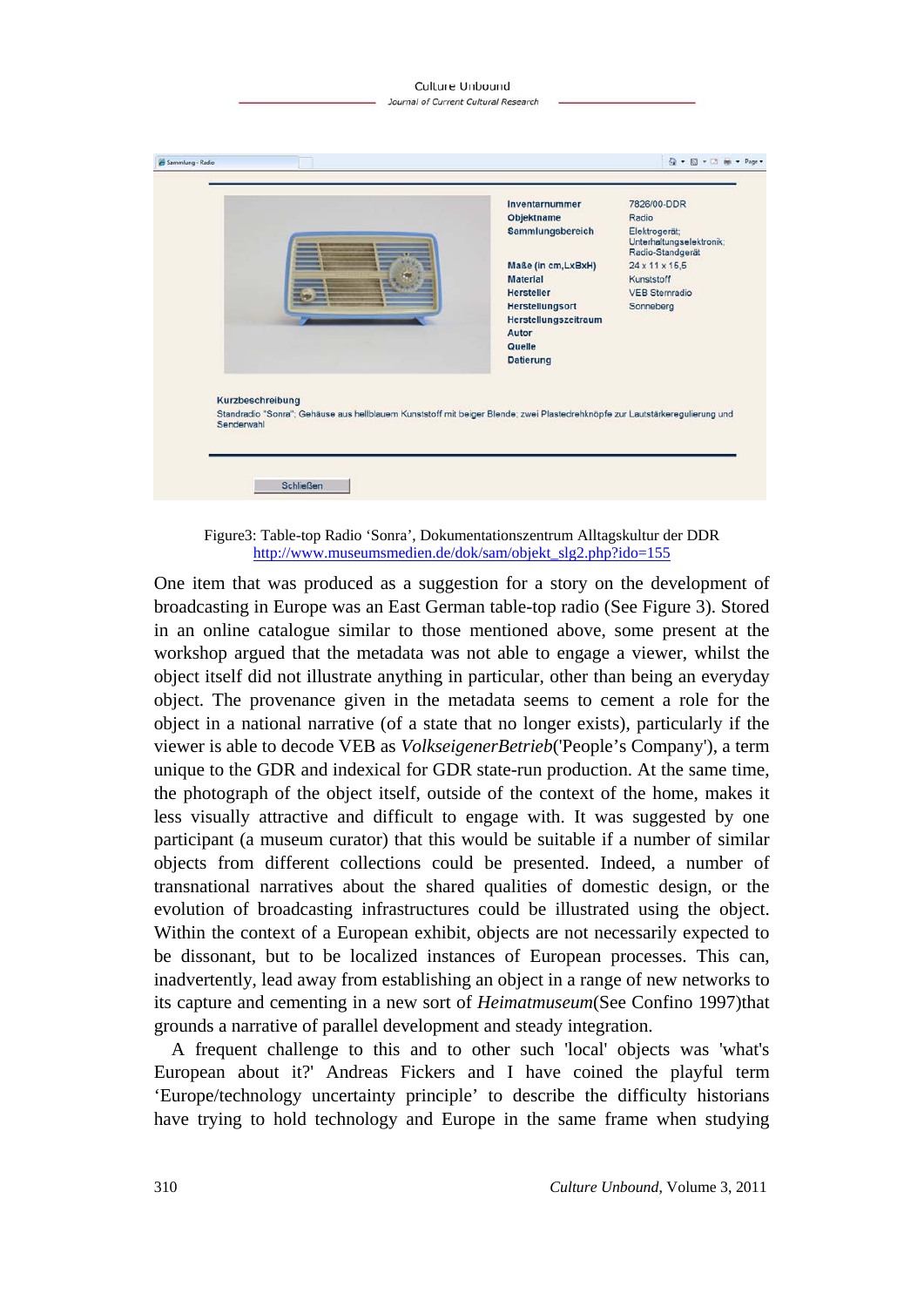infrastructures (Badenoch&Fickers 2010: 7-10). This is due not least in part to the shifting ideas of what and where 'Europe' is, and the discourses of rationality and neutrality which have tended to surround technological projects up to the present day. A similar phenomenon can be observed with the development of *Inventing Europe*. Paradoxically, without the *a priori* definition of Europeanness implicit in Europeana (an object there is European if its collection is in a member state of the European Union), objects are called upon to speak with a European voice to justify their circulation in a 'European' environment. While the processes of harmonization can present the tools for creating new, open and multi-vocal narratives of Europe, at the same time, we run the risk of limiting the possible insights and connections by a selection of objects that is too narrowly focussed on cross-border travel and specific forms of visual aesthetic.

# **Conclusion**

The London to Istanbul road was only ever a 'virtual reality': a loosely harmonized vision of a smooth roadway that in fact revealed very different positions and divisions within Europe that were soon overlaid with other visions. While most, if not all, of the sections of road that would have comprised the road were indeed completed (or rebuilt) after the Second World War, new borders, new movements, and new stories about Europe emerged. The road was mostly incorporated as route E5 in the new E-road system in Europe. Not just a road for tourists, the South-Eastern section of the E-5 became a corridor of migration, particularly into Germany, and later became a 'priority corridor' of the European Union's Trans-European Networks (TEN-T). Verstraete (2009) has highlighted how visual artists have used new media storytelling to complicate the road's stories to challenge a vision of Europeanness based around neo-liberal frictionless movement and development of the region. $4$  Examining the processes of digital heritage in Europe shows similar promises and similar pitfalls. The promise of democratic access to cultural heritage, as with other sectors, is often predicated on similar ideas of a Europe of total movement and individual ideal subjects moving within and interacting with that space. Rather than seeking to elide and eradicate boundaries within the heritage sphere, I hope to have shown how online exhibitions also present an opportunity not to generate smooth spaces but to bring various spaces into dialogue, and to generate new points of dialogue and discovery through acts of translation.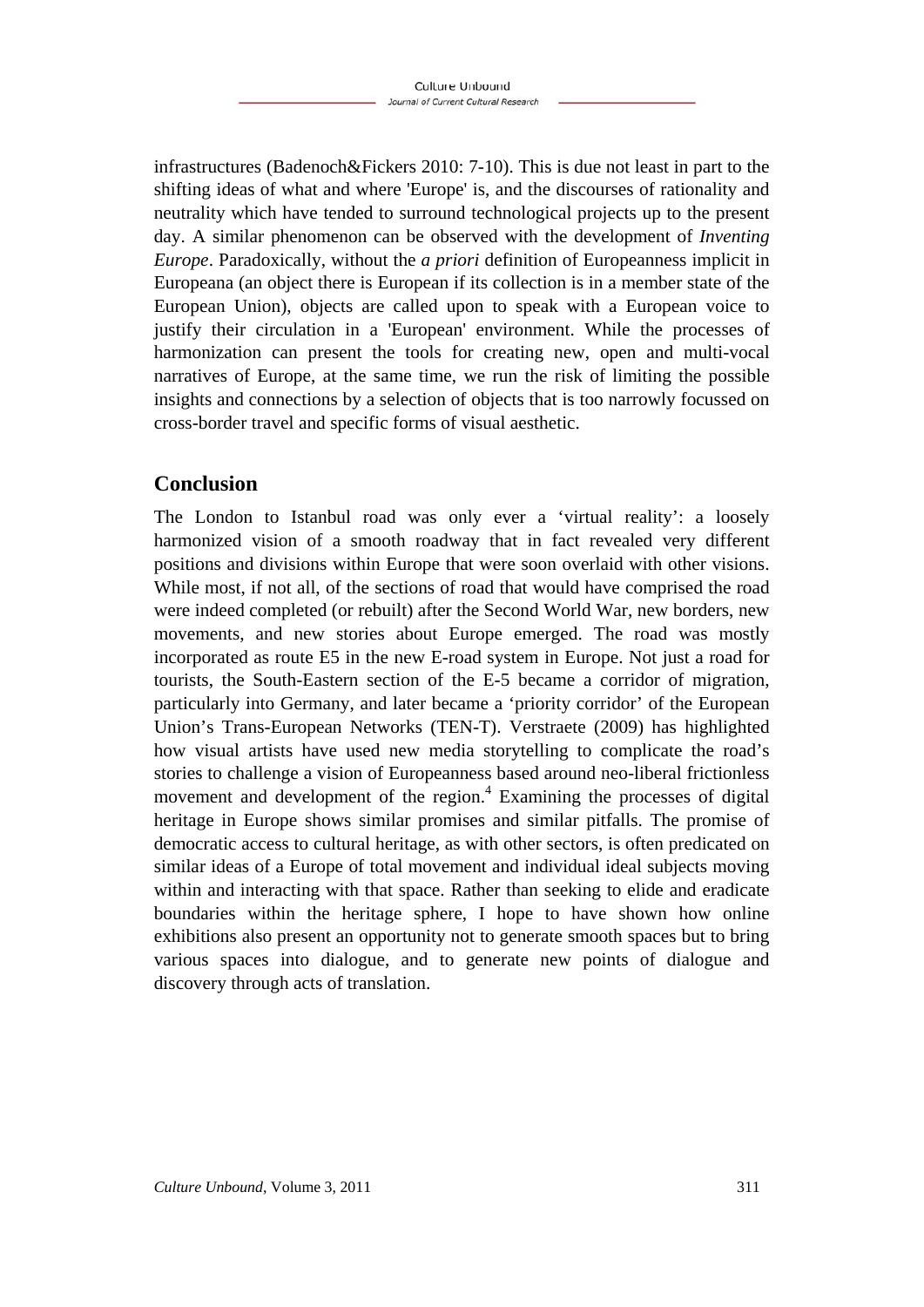### **Acknowledgements**

Many thanks to members of the e-Humanities group of the Royal Dutch Academy of Sciences (KNAW) for their feedback on an earlier presentation of this project. I am further grateful to the staff and colleagues at the Netherlands Institute for Advanced Study (NIAS) where this article took shape.

**Alexander Badenoch** (1971) is Instructor in Media and Cultural studies at the University of Utrecht, and researcher and editor for the Foundation for the History of Technology. He received his PhD in Modern Languages from the University of Southampton (2004) and was Post-Doc on the Transnational Infrastructures in Europe (TIE) project at the TU Eindhoven (2004-8). He is main editor of the 'Inventing Europe' international virtual exhibit.E-mail: a.w.badenoch@uu.nl.

### **Notes**

- 1 See Inventing Europe (2011).
- 2 See the parallel cases of the Council of Europe's European cultural routes' programme with its emphasis on physical tourism, and the "Virtual Museum of European Roots**"**(European Virtual Museum 2011),which brings together heritage collections in various interactive 'itineraries' throughout the continent; also the new initiative of the Amsterdam Museum *Significant Sights* which similarly takes a 'touring' approach to online European heritage (Plaatsen van Beketenis 2011) and aims to be a collectively assembled *Guide Michelin* to sights (or sites, in a more literal translation from the Dutch) in Europe.
- See Tensions of Europe (2011) for an overview of the scholarly projects and output attached to this research network and Making of Europe (2011) for the specific scholarly agenda of the book series.
- See Angela Melitopoulos' "Corridor X" project (Melitopoulos 2011).

### **References**

Badenoch, Alexander (2010): "Myths of the European Network: Constructions of Cohesion in Infrastructure Maps", Alexander Badenoch& Andreas Fickers, (eds): *Materializing Europe: Transnational Infrastructures and the Project of Europe,* Basingstoke: Palgrave.

 $(2007)$ : "Touring Between War and Peace: Imagining the 'Transcontinental Motorway', 1930-1950", *Journal of Transport History*, 28:2, 192-210.

- Badenoch, Alexander and Fickers, Andreas (2010): "Europe Materializing? Toward a Transnational History of European Infrastructures", Alexander Badenoch& Andreas Fickers (eds): *Materializing Europe: Transnational Infrastructures and the Project of Europe,* Basingstoke: Palgrave.
- Barry, Andrew (2001): *Political Machines: Governing a Technological Society,* London: Athlone **Press**.

Barry, Andrew (2006): "Technological Zones", *European Journal of Social Theory*, 9:2, 239–253.

Bearman, David & Kati Geber (2008): "Transforming Cultural Heritage Institutions through New Media", *Museum Management and Curatorship*, 23:4, 385-399.

Bennett, Tony (1995): *The Birth of the Museum: History, Theory, Politics,* London: Routledge.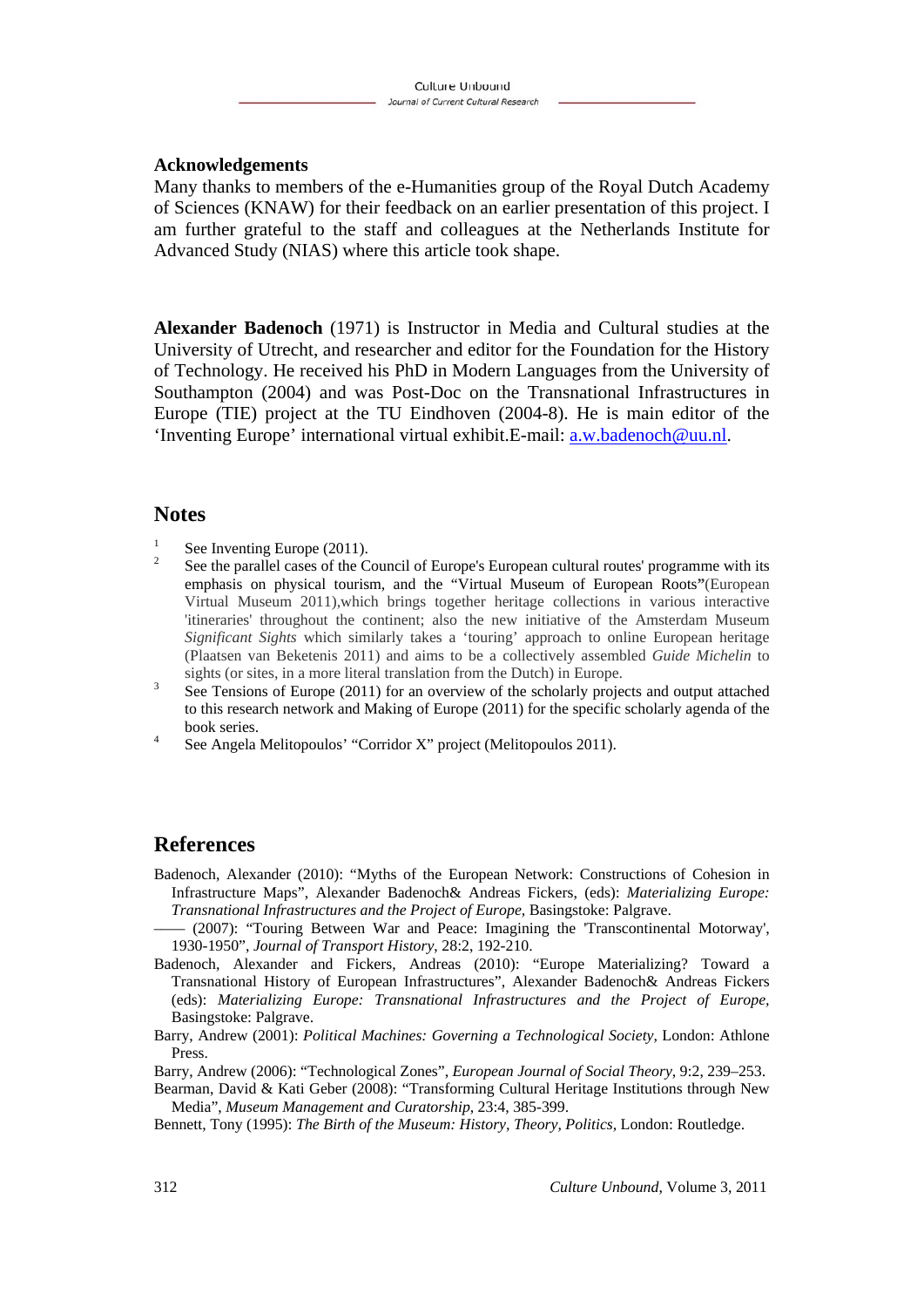- Bolter, Jay David & Richard Grusin (2000): *Remediation: Understanding New Media* Cambridge, MA: MIT Press.
- Buzard, James (1993): *The Beaten Track: European Tourism, Literature, and the Ways to 'Culture' 1800-1918*,Oxford: Clarendon.
- Cameron, Fiona (2008): "Object-oriented Democracies: Conceptualising Museum Collections in Networks", *Museum Management and Curatorship*, 23:3, 229-243.
- Cameron, Fiona & Sarah Mengler (2009): "Complexity, Transdisciplinarity and Museum Collections Documentation: Emergent Metaphors for a Complex World", *Journal of Material Culture*,14:2, 189–218.
- Cameron, Fiona & Helena Robinson (2007): "Digital Knowledgescapes: Cultural, Theoretical, Practical and Usage Issues Facing Museum Collection Databases in a Digital Epoch", Fiona Cameron & Sarah Kenderdine (eds): *Theorizing Digital Cultural Heritage: A Critical Discourse*, Cambridge, MA and London: MIT Press.
- Cameron, Fiona and Kenderdine, Sarah (eds) (2007): *Theorizing Digital Cultural Heritage: A Critical Discourse*, Cambridge, MA and London: MIT Press.
- De Rijcke, Sarah & Anne Beaulieu (2011): "Image as Interface: Consequences for Users of Museum Knowledge" *Library Trends*, 59:4, 663-685.
- Diez, Thomas (2006): "The Paradoxes of Europe's Borders" *Comparative European Politics* 4, 235–252
- Dempsey, Lorcan (1999): "Scientific, Industrial, and Cultural Heritage: A Shared Approach", *Ariadne*,22 http://www.ariadne.ac.uk/issue22/dempsey/ (accessed 02/10/11).
- European Commission, (2010): "A Digital Agenda for Europe" Document COM (2010) 245 final/2, online at:

http://eur-lex.europa.eu/LexUriServ/LexUriServ.do?uri=COM:2010:0245: FIN:EN:PDF (accessed 02/10/11).

(2011): "The New Renaissance: Report of the 'Comité des Sages' Reflection Group on Bringing Europe's Digital Heritage Online",

http://ec.europa.eu/information\_society/activities/digital\_libraries/doc/refgroup/final\_report\_cds .pdf (accessed 02/10/11).

- European Virtual Museum (2011): http://www.europeanvirtualmuseum.net/index.asp (accessed 02/10/11).
- Hazan, Susan (2007): "New Lamps for Old: The Crisis of Authority", Fiona Cameron & Sarah Kenderdine (eds): *Theorizing Digital Cultural Heritage: A Critical Discourse*, Cambridge, MA & London: MIT Press, 133-148.
- von Grote, Claudia (1994): "Anschlüsse an den Alltag. Versuche zu einer Hermeneutik technischer Infrastrukturen", Ingo Braun & Bernward Joerges (eds): *Technik ohne Grenzen*, Frankfurt am Main: Suhrkamp, 251-304.
- Henning, Michelle (2006): "New Media", Sharon MacDonald (ed.): *A Companion to Museum Studies,* Wiley-Blackwell, 302-318.

#### Inventing Europe (2011):

http://www.inventingeurope.eu/invent/exhibits/show/europeinterrupted/bold (accessed 02/10/ 11).

- Jenkins, Henry (2006): *Convergence Culture: Where Old and New Media Collide*, New York/London: New York UP.
- Jensen, Ole B. & Tim Richardson (2004): *Making European Space: Mobility, Power and Territorial Identity,* London: Routledge.
- Jones-Garmil, Katherine (ed.) (1997): *The Wired Museum: Emerging Technology and Changing Paradigms*, Washington, DC: American Association of Museums.
- Keene, Suzanne (1998): *Digital Collections: Museums and the Information Age,* Oxford: Butterworth-Heinemann.
- Kirchhoff, Thomas, Werner Schweibenz&JörnSieglerschmidt(2008): "Archives, libraries, museums and the spell of ubiquitous knowledge", *Archival Science*, 8:4, 251-266.
- Latour, Bruno (2005a): "From Realpolitik to Dingpolitik or how to Make Things Public", Bruno Latour& Peter Weibel (eds): *Making Things Public: Atmospheres of Democracy*, Cambridge, MA: MITPress, 14-43.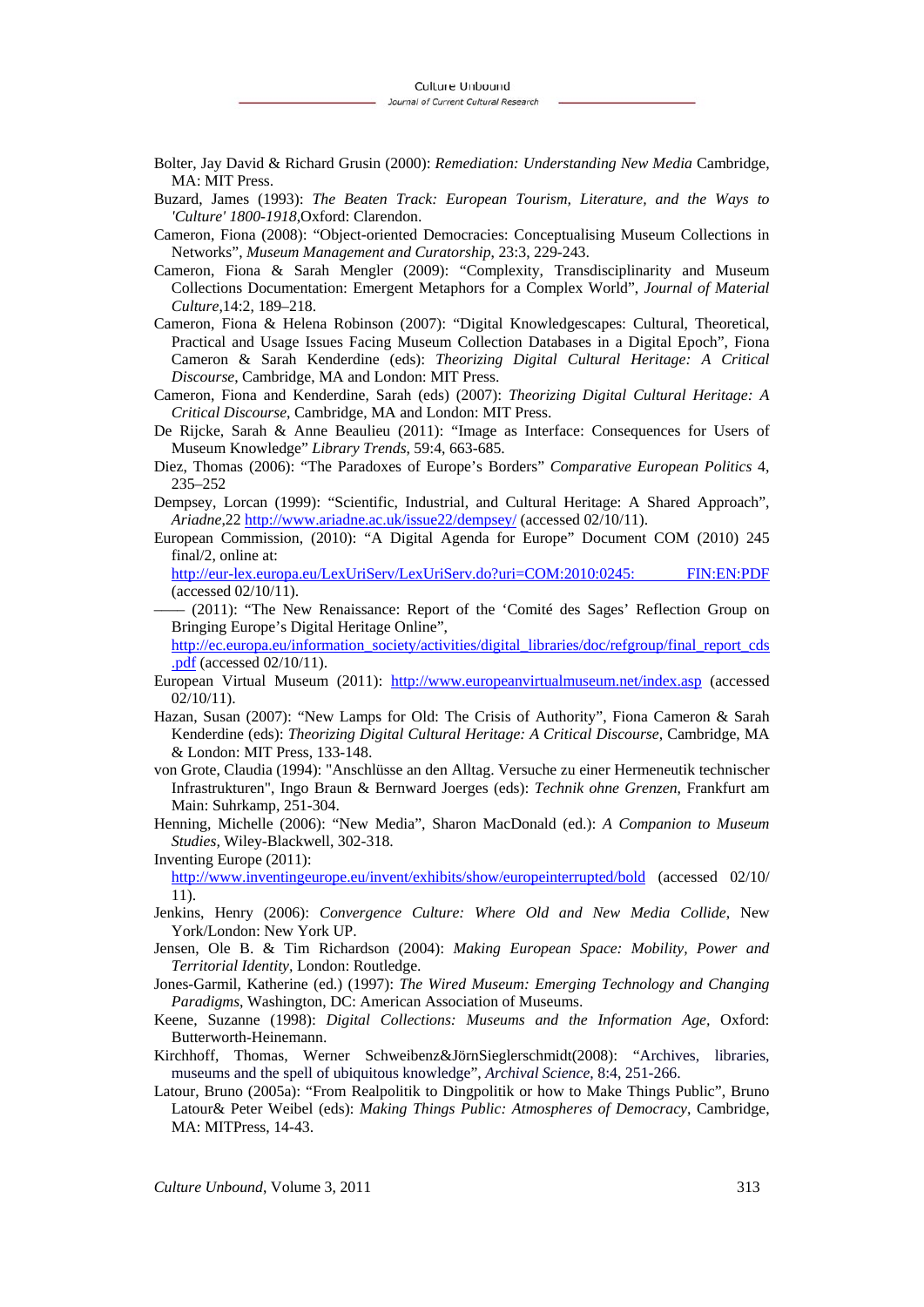–––– (2005b) *Reassembling the Social: An introduction to Actor-Network Theory*, Oxford: Oxford University Press.

- Macdonald, Sharon (1996): "Supermarket Science? Consumers and 'the Public Understanding of science'", Sharon Macdonald (ed.): *The Politics of Display: Museums, Science, Culture*, London: Routledge, 118-138.
- –––– (2008) "Museum Europe: Negotiating Heritage", *Anthropological Journal of European Cultures*,17(1), 47–65.
- Magistrale (2011): http://www.magistrale.org/magistrale-vorteile.php (accessed 02/10/11, my translation).

Making Europe (2011): www.makingeurope.eu (accessed 02/10/11).

- Marty, Paul & Katherine Jones (2008): *Museum Informatics*: *People, Information and Technology in Museums*,New York and London: Routledge.
- Mason, Ingrid (2007): "Cultural Information Standards Political Territory and Rich Rewards", Fiona Cameron & Sarah Kenderdine (eds): *Theorizing Digital Cultural Heritage: A Critical Discourse*, Cambridge, MA and London: MIT Press, 223-243.

Melitopoulos, Angela (2011): http://www.videophilosophy.de/tc-

geographies.net/projects/melitopoulos/CORRX\_story.html (accessed 02/10/11).

- Misa, Thomas J. & Johan W. Schot(2005): "Inventing Europe: Technology and the Hidden Integration of Europe", *History and Technology*,21:1–20.
- Müller, Eggo (2009): "Formatted Spaces of Participation", Marianne van den Boomen et al. (eds): *Digital Material: Tracing New Media in Everyday Life and Technology*, Amsterdam: Amsterdam UP, 49-63.
- NicCraith, Mairead (2008): "Intangible Cultural Heritages: The Challenge for Europe", *Anthropological Journal of European Cultures*,17:1, 54–73.
- Plaatsen van Betekenis (2011): http://www.plaatsenvanbetekenis.nl/english/ (accessed 02/10/11).
- Rayward, W. Boyd (1998): "Electronic Information and the Functional Integration of Libraries, Museums and Archives", Edward Higgs (ed.): *History and Electronic Artefacts*, Oxford: Oxford University Press, 207-24.
- Rectanus, Mark W. (2006): "Globalization: Incorporating the Museum", Sharon Macdonald (ed.): *Companion to Museum Studies*, Oxford: Blackwell, 381-397.
- Russo, Angelina & Jerry Watkins (2007): "Digital Cultural Communication: Audience and Remediation", Fiona Cameron & Sarah Kenderdine (eds): *Theorizing Digital Cultural Heritage: A Critical Discourse*, Cambridge, MA and London: MIT Press, 149-164.
- Sieglerschmidt, Jörn (2006): "Convergence of Internet Services in the Cultural Heritage Sector–– The Long Way to Common Vocabularies, Metadata Formats, Ontologies", ISKO conference Vienna 2006. http://opus.bsz-bw.de/swop/volltexte/2008/276/ (accessed 02/10/11).
- Shore, Cris, (2000): *Building Europe: the Cultural Politics of European Integration*, London: Routledge.
- Simon, Nina (2010): *The Participatory Museum*, Santa Cruz: Museum 2.0.
- Tensions of Europe (2011): http://www.tensionsofeurope.eu (accessed 02/10/11).
- Trant, Jennifer (1998): "When all You've Got is 'The Real Thing': Museums and Authenticity in the Networked World" *Archives and Museum Informatics*,12:107–125.
- –––– (2009): "Tagging, Folksonomy and Art Museums: Early Experiments and Ongoing Research", *Journal of Digital Information*, 10:1:

http://journals.tdl.org/jodi/article/download/270/277 (accessed 02/10/11).

Turnbull, David (2000): *Masons, Tricksters and Cartographers: Comparative Studies in the Sociology of Scientific and Indigenous Knowledge*,London: Routledge.

- Verstraete, Genette (2009): "Timescapes: An Artistic Challenge to the European Union Paradigm", *European Journal of Cultural Studies*,12:2, 157-172.
- Waaldijk, Berteke (2009): "The Design of World Citizenship: A Comparison of World Exhibitions and the Web", Marianne van den Boomen et al. (eds): *Digital Material. Tracing New Media in Everyday Life and Technology*, Amsterdam: Amsterdam University Press, 107-120.
- Waibel, Günter & Ricky Erway (2009): "Think Globally, Act Locally: Library, Archive, and Museum Collaboration", *Museum Management and Curatorship*, 24:4, 323-335.